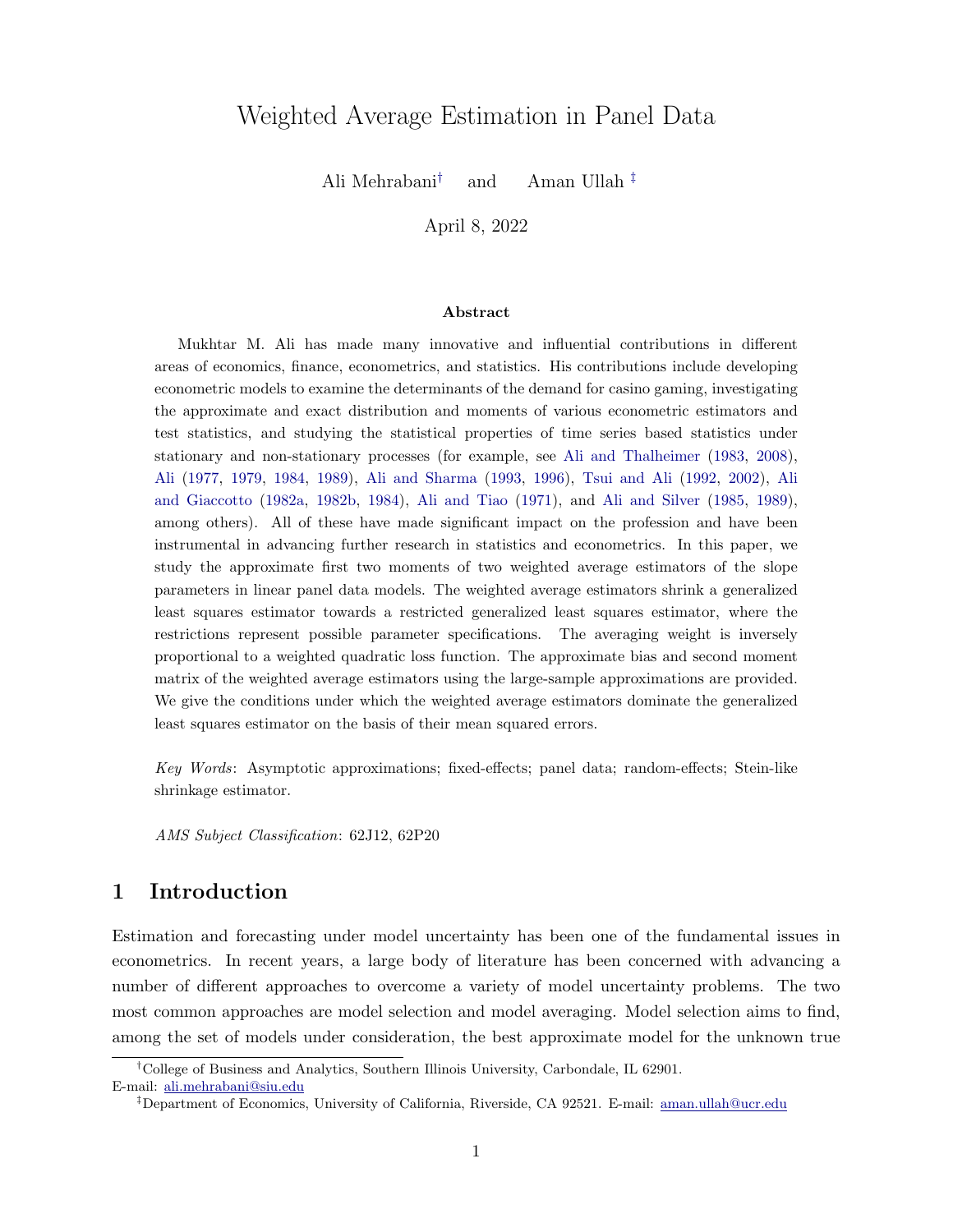data generating process. In this method, investigators typically first select the best performing model based on diagnostic tests (like Wald, F, t-ratios, R-squared, information criteria, etc.) and then carry out inference according to the selected model. This popular approach (also known as "pre-testing") is subject to many problems [\(Magnus](#page-17-1) [\(1999\)](#page-17-1); [Magnus and Durbin](#page-17-2) [\(1999\)](#page-17-2); [Danilov](#page-17-3) [and Magnus](#page-17-3) [\(2004a,](#page-17-3) [2004b\)](#page-17-4)). The most important problem is that the model selection and estimation are completely separated such that the uncertainty of the initial model selection step is ignored throughout the parameter estimation and inference, see for example [Magnus](#page-17-5) [\(2002\)](#page-17-5) and Leeb and Pötscher [\(2003,](#page-17-6) [2006\)](#page-17-7), among others, who show the initial model selection step may have non-negligible effects on the statistical properties of the resulting estimators. Taking the above problems into consideration, model averaging is introduced as an alternative to model selection. In model averaging, the uncertainty is addressed by averaging (weighted) over the set of candidate models. However, one of the challenges of this method is how to assign weights to different candidates to minimize a specific loss function.

This paper investigates two weighted average estimation methods in linear panel data models to deal with uncertainty issues about the slope parameters. The weighted average estimators shrink a feasible generalized least-squares (FGLS) estimator towards a shrinkage direction, or equivalently a set of parameter restrictions. The restrictions are not necessarily believed to be true, but instead represent a belief about where the parameters of the model are likely to be close. Therefore, the proposed estimator is a weighted average of the FGLS estimator and a feasible restricted generalized least-squares estimator that belongs to the restricted parameter space. The shrinkage weight is inversely related to a weighted loss statistic that measures the weighted distance of the FGLS estimator and the restricted estimator. To evaluate our proposed estimators, we derive higher order approximations of the bias and mean squared error (MSE) of our proposed estimator using [Nagar](#page-17-8) [\(1959\)](#page-17-8) large sample approximations. Furthermore, we show the dominance properties of our weighted average estimators in terms of risk, which ensures that our proposed estimators are robust against arbitrary deviations from the restrictions.

The literature on weighted average estimation is substantial, which mainly was initiated by a seminal paper by [Stein](#page-18-2) [\(1956\)](#page-18-2). In that paper, Stein showed that the maximum likelihood estimator (MLE) for the mean of a multivariate normal distribution is inadmissible. This means that it is possible to construct an estimator with smaller risk than the MLE for the entire parameter space. [James and Stein](#page-17-9) [\(1961\)](#page-17-9) exhibited an estimator whose risk is uniformly smaller than that of the MLE. Paradoxically, the James-Stein estimator is itself inadmissible and can be dominated by another inadmissible estimate like its positive part [\(Baranchick](#page-17-10) [\(1964\)](#page-17-10)). [Judge and Bock](#page-17-11) [\(1978\)](#page-17-11) and [Ullah and Ullah](#page-18-3) [\(1978\)](#page-18-3) developed this method for most of econometric estimators. Recently, [Mehrabani and Ullah](#page-17-12) [\(2020\)](#page-17-12), [Hansen](#page-17-13) [\(2016\)](#page-17-13) and [Maddala et al.](#page-17-14) [\(2001\)](#page-17-14) use weighted average estimation methods to deal with model uncertainty between two candidate models in seemingly unrelated regressions, cross-sectional models, and heterogenous panel data, respectively. See also [Lee et al.](#page-17-15) [\(2021\)](#page-17-15) who utilize weighted average estimation in structural breaks.

The paper is organized as follows. Sections [2](#page-2-0) and [3](#page-3-0) describe the model and the estimators. We give the analytical bias, mean squared error matrix and the risk of the weighted average estimators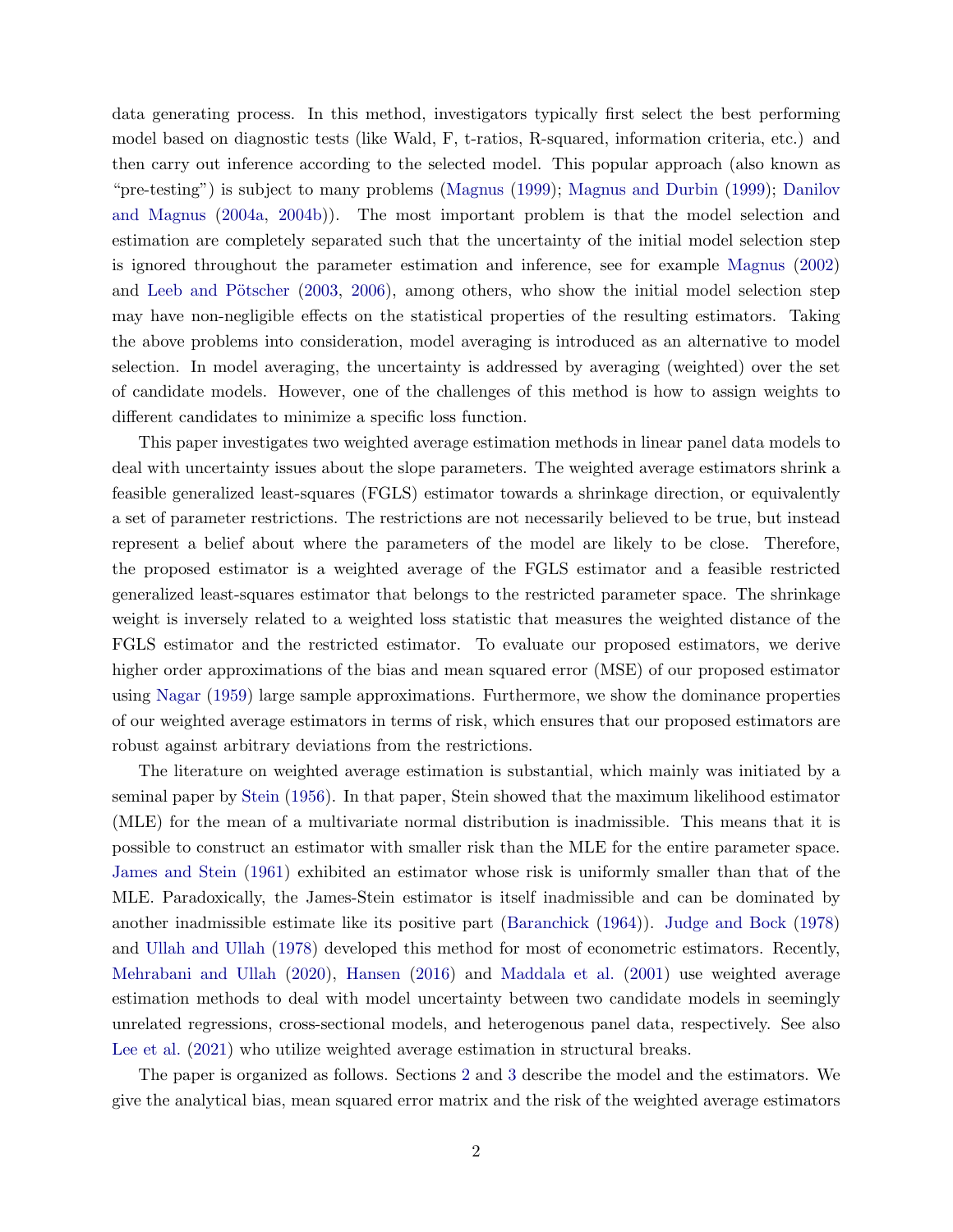using the large-sample approximations in section [4.](#page-7-0) Monte Carlo experiments are presented in Section [5](#page-11-0) to study the finite sample performance of our proposed estimators. Section [6](#page-15-0) contains some concluding remarks, and proofs are given in Appendix [A.](#page-19-0)

Notation: Throughout the paper, we adopt the following notation. For an  $m \times n$  real matrix A we write the transpose A'. When A is symmetric, we use  $\lambda_{max}(A)$  and  $\lambda_{min}(A)$  to denote the largest and smallest eigenvalues, respectively.  $I_p$  and  $\mathbf{0}_{p \times q}$  denote the  $p \times p$  identity matrix and  $p \times q$  matrix of zeros.

### <span id="page-2-0"></span>2 The Model and Assumptions

Consider the following linear panel data model

<span id="page-2-1"></span>
$$
y_{it} = \alpha_i + x'_{it}\beta + u_{it}, \qquad i = 1, ..., N, \text{ and } t = 1, ..., T,
$$
 (2.1)

where  $y_{it}$  is the dependent variable,  $x_{it} = (x_{it,1}, \ldots, x_{it,k})'$  is a  $k \times 1$  vector of exogenous regressors for unit i, and  $u_{it}$  is the unobserved error term, where T is the time dimension, and N is the cross-section dimension.  $\beta$  is a  $k \times 1$  vector of common unknown slope coefficients of interest, and  $\alpha_i$  is the individual effect (fixed effect or random effect).

Stacking the observations over t, we can express the model in  $(2.1)$  as

$$
y_i = \alpha_i \iota_T + X_i \beta + u_i, \qquad i = 1, \dots, N,
$$
\n
$$
(2.2)
$$

where  $y_i = (y_{i1}, \ldots, y_{iT})'$  is a  $T \times 1$  vector of observations on the dependent variable,  $X_i =$  $(x_{i1},...,x_{iT})'$  is a  $T \times k$  matrix of observations on the regressors,  $u_i = (u_{i1},...,u_{iT})'$  is a  $T \times 1$ vector of disturbances for  $i = 1, ..., N$ , and  $\iota_T$  is a  $T \times 1$  vector of ones. In a matrix form, we can write the model as

$$
y = D\alpha + X\beta + u,\tag{2.3}
$$

where  $y = (y'_1, \ldots, y'_N)'$ ,  $u = (u'_1, \ldots, u'_N)'$ ,  $X = (X'_1, \ldots, X'_N)'$ ,  $\alpha = (\alpha_1, \ldots, \alpha_N)'$ , and  $D = I_N \otimes \iota_T$ is a matrix of  $NT \times N$ .

We make the following assumptions.

<span id="page-2-2"></span>**Assumption 1:** The disturbances are normally distributed and for all  $i, j = 1, \ldots, N$ ,

(i) 
$$
\mathbb{E}(u_i) = 0.
$$
  
\n(ii)  $\mathbb{E}(u_i u'_j) = \begin{cases} \sigma^2 I_T, & \text{if } i = j, \\ 0, & \text{otherwise.} \end{cases}$ 

<span id="page-2-4"></span>**Assumption 2:** The matrix of regressors X, which is of order  $NT \times k$  has full column rank and consists of non-stochastic elements.

<span id="page-2-3"></span>**Assumption 3:** The individual effects,  $\alpha_i$ , follow one of the followings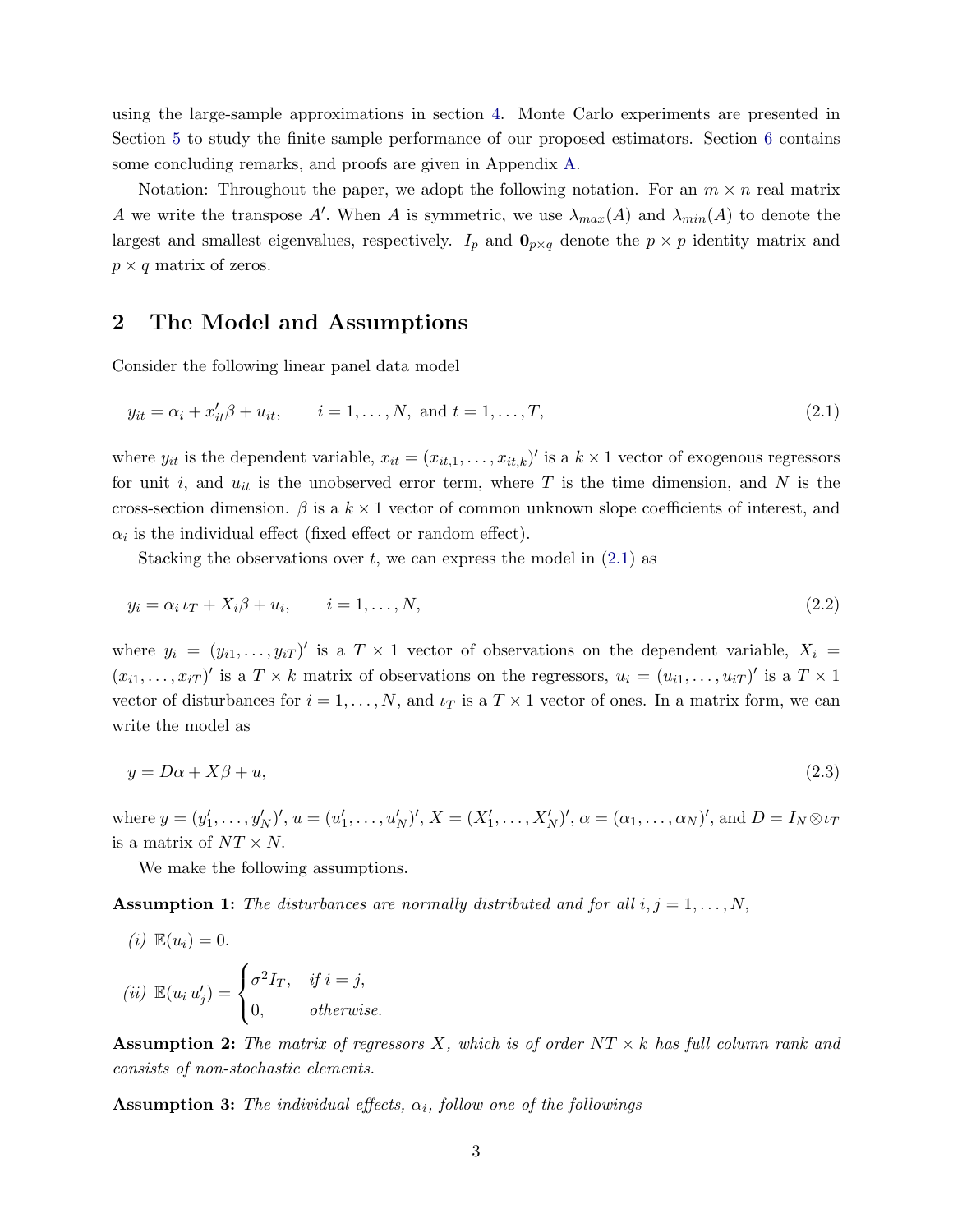- (a) Fixed Effects Model: they are constant terms.
- (b) Random Effects Model: they are normally distributed and for all  $i, j = 1, \ldots, N$ , and  $t =$  $1, \ldots, T$ ,

(i) 
$$
\mathbb{E}(\alpha_i) = 0
$$
,  
\n(ii)  $\mathbb{E}(\alpha_i u_{it}) = 0$ ,  
\n(iii)  $\mathbb{E}(\alpha_i \alpha'_j) = \begin{cases} \sigma_\alpha^2, & \text{if } i = j, \\ 0, & \text{otherwise.} \end{cases}$ 

### <span id="page-3-0"></span>3 Estimators

Our goal is to estimate the vector of slope parameters,  $\beta$ , in equation [\(2.1\)](#page-2-1). We consider four estimators of the slope parameters:  $i)$  an unrestricted generalized least squares estimator,  $ii)$ a restricted generalized least squares estimator that shrinks the unrestrictive estimator towards a restricted parameters space, *iii*) a Stein-like weighted average estimator which is a weighted averages of the restricted and the unrestricted estimators where the weights are proportional to a weighted quadratic loss function, and iv) a weighted average minimal mean squared error (MMSE) estimator which is a weighted average of the restricted and the unrestricted estimators where the weights are derived by minimizing the risk.

We will examine the estimators for fixed effects and random effects models separately.

#### 3.1 Fixed Effects Models

Since the individual effects,  $\alpha_i$ 's, are not our primary interest, we concentrate them out and obtain the following regression model from the model in (2.[1\)](#page-2-1)

$$
\widetilde{y}_i = \widetilde{X}_i \beta + \widetilde{u}_i, \text{ for } i = 1, \dots, N,
$$
\n(3.1)

where for example  $\widetilde{y}_i = M_{\iota_T} y_i = (\widetilde{y}_{i1}, \ldots, \widetilde{y}_{iT})'$ ,  $M_{\iota_T} = I_T - \iota_T (\iota_T' \iota_T)^{-1} \iota_T'$ , therefore  $\widetilde{y}_{it} = y_{it} - T$  $T^{-1} \sum_{t=1}^{T} y_{it}$ . It is convenient to stack the N equations above in the following form

$$
\widetilde{y} = \widetilde{X}\beta + \widetilde{u},\tag{3.2}
$$

where  $\widetilde{y} = (\widetilde{y}'_1, \ldots, \widetilde{y}'_N)'$ ,  $\widetilde{u} = (\widetilde{u}'_1, \ldots, \widetilde{u}'_N)'$ ,  $\widetilde{X} = (\widetilde{X}'_1, \ldots, \widetilde{X}'_N)'$ , and for example  $\widetilde{y} = M_D y$ , and  $M_D = (I_N \otimes M_{\iota_T}) = I_{NT} - D(D'D)^{-1}D'$  which is an idempotent matrix.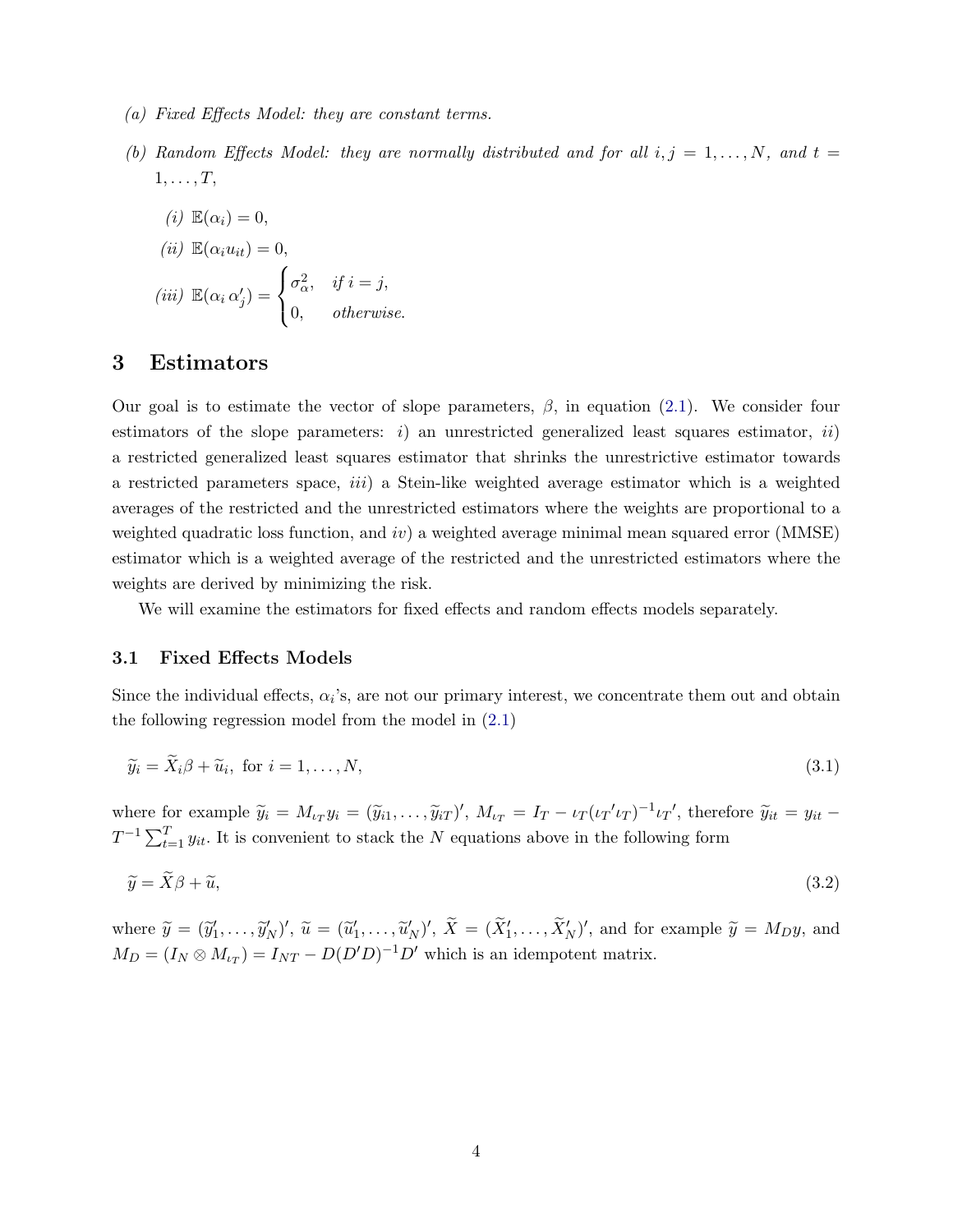#### Unrestricted Estimator

<span id="page-4-2"></span>The typical estimator for the slope parameters in fixed effects models is a least squares estimator<sup>[1](#page-4-0)</sup> defined as

$$
\widehat{\beta} = (\widetilde{X}'\widetilde{X})^{-1}\widetilde{X}'\widetilde{y} = \beta + (\widetilde{X}'\widetilde{X})^{-1}\widetilde{X}'\widetilde{u}.
$$
\n(3.3)

#### Restricted Estimator

Because of a belief that the true parameter values may be close to a restricted parameter space  $\Theta_0 = \{\beta \in \mathbb{R}^k : r(\beta) = 0\}$  where  $r(\beta) = R\beta : \mathbb{R}^k \to \mathbb{R}^q$ , we want to shrink  $\hat{\beta}$  towards the restriction space  $\Theta_0$ . The purpose of the restrictions can be a model specification, a structural model, a set of exclusion restrictions, or any other restrictions that are often tested by means of hypothesis testing to improve the estimation efficiency.

Hence, we can derive the restricted estimator from the following minimization

Minimize  $(\widetilde{y} - \widetilde{X}\beta)'(\widetilde{y} - \widetilde{X}\beta)$ , subject to  $R\beta = 0$ .

The solution to the above minimization can be formulated as a restricted least squares estimator

$$
\widetilde{\beta} = \widehat{\beta} - (\widetilde{X}'\widetilde{X})^{-1}R'\Big[R(\widetilde{X}'\widetilde{X})^{-1}R'\Big]^{-1}R\widehat{\beta} = (I_k - \widetilde{P})\widehat{\beta},
$$
\n(3.4)  
\nwhere  $\widetilde{P} = (\widetilde{X}'\widetilde{X})^{-1}R'\Big[R(\widetilde{X}'\widetilde{X})^{-1}R'\Big]^{-1}R.$ 

<span id="page-4-1"></span>**Remark 1:** A restricted parameter space,  $\Theta_0$ , which is common in applied economics will take the form of an exclusion restriction. For example, if we partition

$$
\beta = \begin{bmatrix} \beta_c \\ \beta_a \end{bmatrix},\tag{3.5}
$$

where  $\beta_c$ ,  $(k-q) \times 1$ , represents the slopes of the core regressors, and  $\beta_a$ ,  $q \times 1$ , includes the slopes of included auxiliary regressors that are included in the model for robustness but may or may not be included in the model. Therefore, an exclusion restriction takes the form

$$
R\beta = \begin{bmatrix} \mathbf{0}_{q \times (k-q)} & I_q \end{bmatrix} \beta = \beta_a = \mathbf{0},\tag{3.6}
$$

where the restriction sets the last q slope parameters equal to zero.

<span id="page-4-0"></span><sup>&</sup>lt;sup>[1](#page-2-2)</sup>We note that under Assumption 1 since the errors are homoscedastic and uncorrelated, the least squares estimator is identical to the generalized least squares estimator.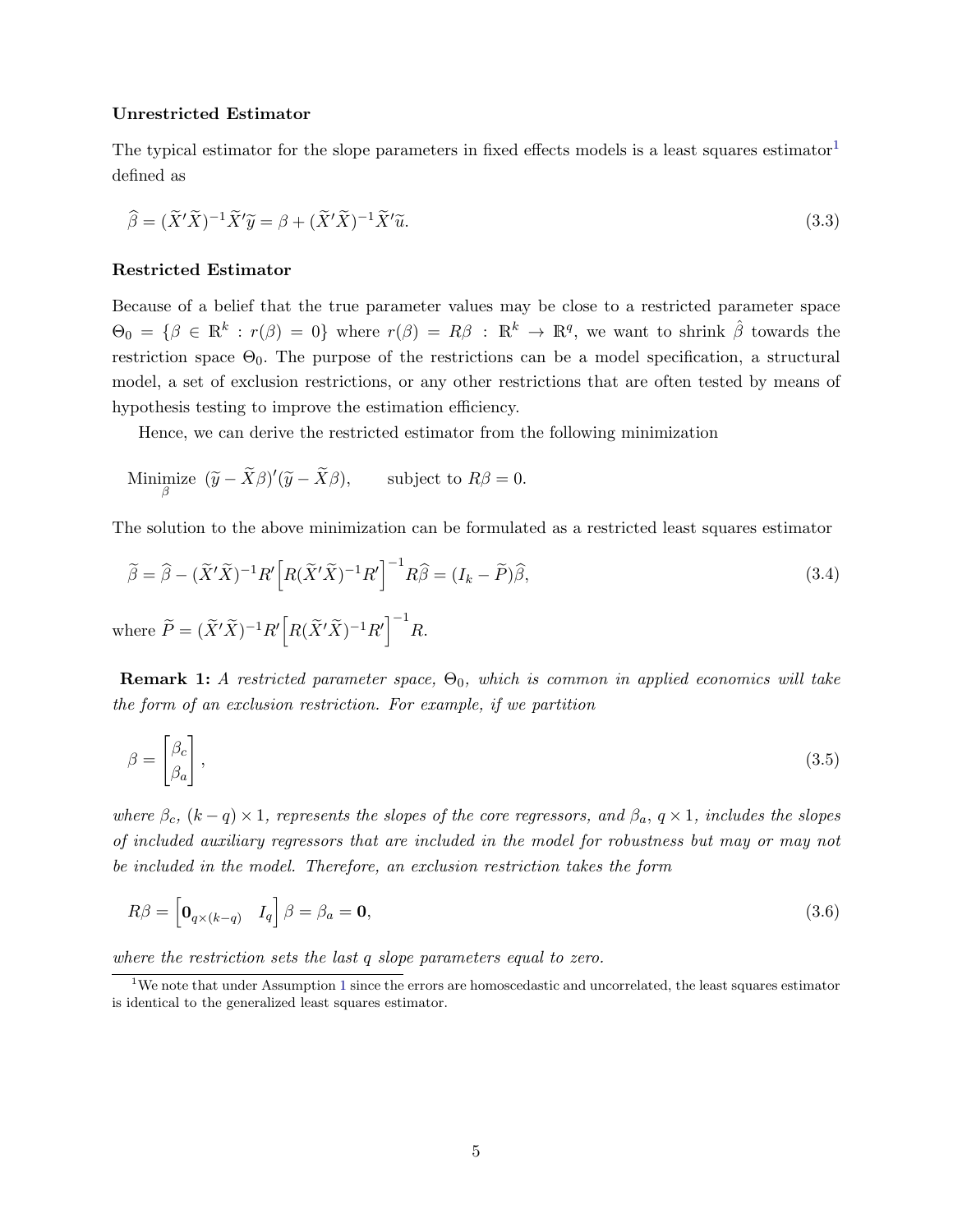#### Weighted Average Estimators

We define the Stein-like weighted average estimator as

<span id="page-5-2"></span>
$$
\widehat{\beta}_A = \left(1 - \frac{\tau}{\widehat{D}}\right)\widehat{\beta} + \frac{\tau}{\widehat{D}}\widetilde{\beta},\tag{3.7}
$$

and the weighted average MMSE estimator [2](#page-5-0) as below

<span id="page-5-3"></span><span id="page-5-1"></span>
$$
\widehat{\beta}_M = \left(1 - \frac{\widehat{\mu}}{\widehat{D}}\right)\widehat{\beta} + \frac{\widehat{\mu}}{\widehat{D}}\widetilde{\beta},\tag{3.8}
$$

where  $\widehat{D}$  is a weighted quadratic loss function defined as

$$
\widehat{D} = (\widehat{\beta} - \widetilde{\beta})' W (\widehat{\beta} - \widetilde{\beta}), \tag{3.9}
$$

and W is an arbitrary symmetric positive definite weight matrix with elements of order  $O(NT)$ ,  $\hat{\mu} = \text{tr} \left( \hat{\sigma}^2 \widetilde{P} (\widetilde{X}' \widetilde{X})^{-1} W \right), \text{ where } \hat{\sigma}^2 = \tilde{u}' M_{\widetilde{X}} \tilde{u} / (NT - N - k), M_{\widetilde{X}} = I_{NT} - \widetilde{X} (\widetilde{X}' \widetilde{X})^{-1} \widetilde{X}', \text{ and}$  $\tau$  is a positive characterizing parameter. We will defer describing the optimal choice of  $\tau$  in the next section. It is worth mentioning that, the weighted average estimators are similar and the only difference is in the characterizing parameters. The Stein-like weighted average estimator leaves the characterizing parameter user-specified that can be determined by minimizing a statistic. However, the weighted average MMSE has a specific form for the characterizing parameter that is determined by minimizing the risk.

The idea behind the weighted average estimators defined above is that when the difference between the restricted and the unrestricted estimators is small  $(\widehat{D})$  is small), the weighted average estimators give higher weights to the restricted estimator, as it is the most efficient estimator. However, when the difference between the restricted and the unrestricted estimators is substantial, the bias of the restricted estimator, which is caused by imposing the parameter restrictions, can be more than its variance efficiency gain, so the weighted average estimators assign higher weights to the unrestricted estimator.

<span id="page-5-0"></span><sup>2</sup>Consider the class of estimators  $\widehat{\beta}_M = \omega \widehat{\beta} + (1 - \omega) \widetilde{\beta}$ , where  $\omega$  is a scalar. Then the risk associated with this estimator is

$$
Risk(\widehat{\beta}_M) = \mathbb{E}(\widehat{\beta}_M - \beta)'W(\widehat{\beta}_M - \beta) = \omega^2 Risk(\widehat{\beta}) + (1 - \omega)^2 Risk(\widetilde{\beta}) + 2\omega(1 - \omega) \mathbb{E}(\widehat{\beta} - \beta)'W(\widetilde{\beta} - \beta).
$$

The value of  $\omega$  that minimizes the above risk, say  $\omega^*$  is

$$
\omega^* = \frac{\text{tr}\left(\sigma^2 \widetilde{P}(\widetilde{X}'\widetilde{X})^{-1}W\right)}{\text{Risk}(\widehat{\beta}_M)},
$$

which can be approximated by  $\hat{\omega} = \text{tr} \left( \hat{\sigma}^2 \tilde{P} (\tilde{X}' \tilde{X})^{-1} W \right) / \hat{D}$ .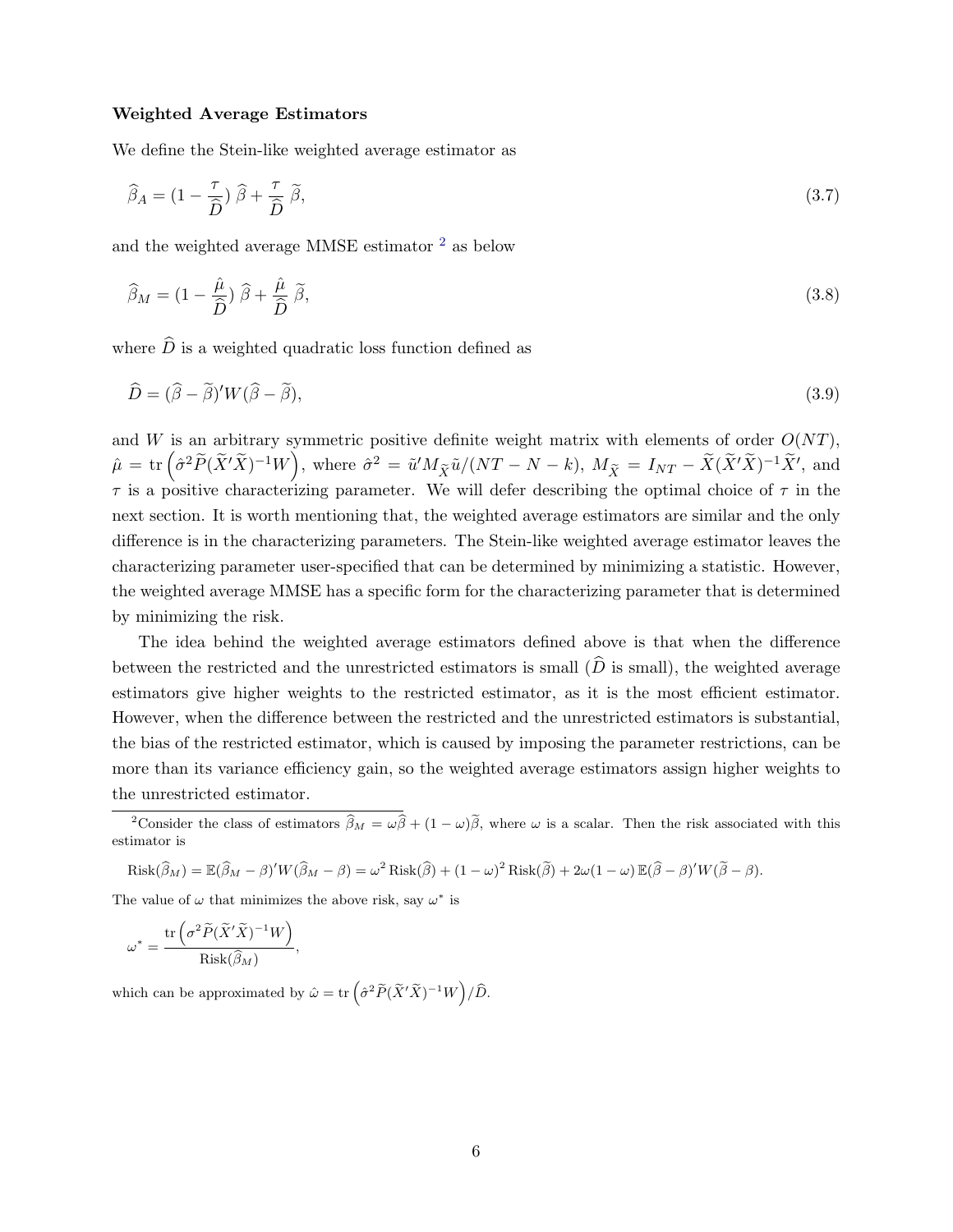#### 3.2 Random Effects Models

In the random effects case, we can write the model in [\(2.1\)](#page-2-1) as below

$$
y_i = X_i \beta + \epsilon_i,\tag{3.10}
$$

where the error term  $\epsilon_i = (\epsilon_{i1}, \ldots, \epsilon_{it})'$  consists of the time-invariant random effects,  $\alpha_i$ , and the random component  $u_i$ . Under Assumption [3\(](#page-2-3)b), the variance-covariance matrix of  $\epsilon$  is equal to  $\overline{\Omega} = \sigma^2(M_D + \lambda^{-1}Z_D) \equiv \sigma^2\Omega$ , where  $\lambda = \sigma^2/\sigma_{\eta}^2$ ,  $\sigma_{\eta}^2 = \sigma^2 + T\sigma_{\alpha}^2$ , and  $Z_D = D(D'D)^{-1}D'$ .  $\Omega$  can be estimated by replacing  $\lambda$  with  $\hat{\lambda} = \hat{\sigma}^2/\hat{\sigma}_{\eta}^2$ , where

$$
\hat{\sigma}^2 = \frac{u'(M_D - M_D X (X'M_D X)^{-1} X'M_D) u}{N(T-1) - k},
$$
\n
$$
\epsilon' \Big[ Z_D - Z_D X \Big( X' Z_D X \Big)^{-1} X' Z_D \Big] \epsilon
$$
\n(3.11)

$$
\hat{\sigma}_{\eta}^2 = \frac{\epsilon \left[2D - 2D\Lambda \left(\Lambda \ Z D\Lambda\right) - \Lambda \ Z D\right] \epsilon}{N - k}.
$$
\n(3.12)

Hence,  $\widehat{\Omega} = M_D + \widehat{\lambda}^{-1}Z_D$  is an estimator of  $\Omega.$ 

#### Unrestricted Estimator

The typical estimator for the slope parameters in random effects models is a feasible generalized least squares (GLS) estimator defined as

<span id="page-6-0"></span>
$$
\widehat{\beta} = (X'\widehat{\Omega}^{-1}X)^{-1}X'\widehat{\Omega}^{-1}y = \beta + (X'\widehat{\Omega}^{-1}X)^{-1}X'\widehat{\Omega}^{-1}\epsilon,
$$
\n(3.13)

where  $\widehat{\Omega}$  is the estimator of  $\Omega$ .

#### Restricted Estimator

Because of a belief that the true parameter values may be close to a restricted parameter space  $\Theta_0 = \{\beta \in \mathbb{R}^k : r(\beta) = 0\}$  where  $r(\beta) = R\beta : \mathbb{R}^k \to \mathbb{R}^q$ , we want to shrink  $\hat{\beta}$  towards the restriction space  $\Theta_0$ . The purpose of the restrictions can be a model specification, a structural model, a set of exclusion restrictions, or any other restrictions that are often tested by means of hypothesis testing to improve the estimation efficiency.

Hence, we can derive the restricted estimator from the following minimization

Minimize 
$$
(y - X\beta)'\overline{\Omega}^{-1}(y - X\beta)
$$
, subject to  $R\beta = 0$ .

The solution to the above minimization can be formulated as a feasible restricted GLS estimator

$$
\widetilde{\beta} = \widehat{\beta} - (X'\widehat{\Omega}^{-1}X)^{-1}R'\Big[R(X'\widehat{\Omega}^{-1}X)^{-1}R'\Big]^{-1}R\widehat{\beta} = (I_k - \widehat{P})\widehat{\beta},\tag{3.14}
$$

where  $\widehat{P} = (X'\widehat{\Omega}^{-1}X)^{-1}R'\Big[R(X'\widehat{\Omega}^{-1}X)^{-1}R'\Big]^{-1}$ R.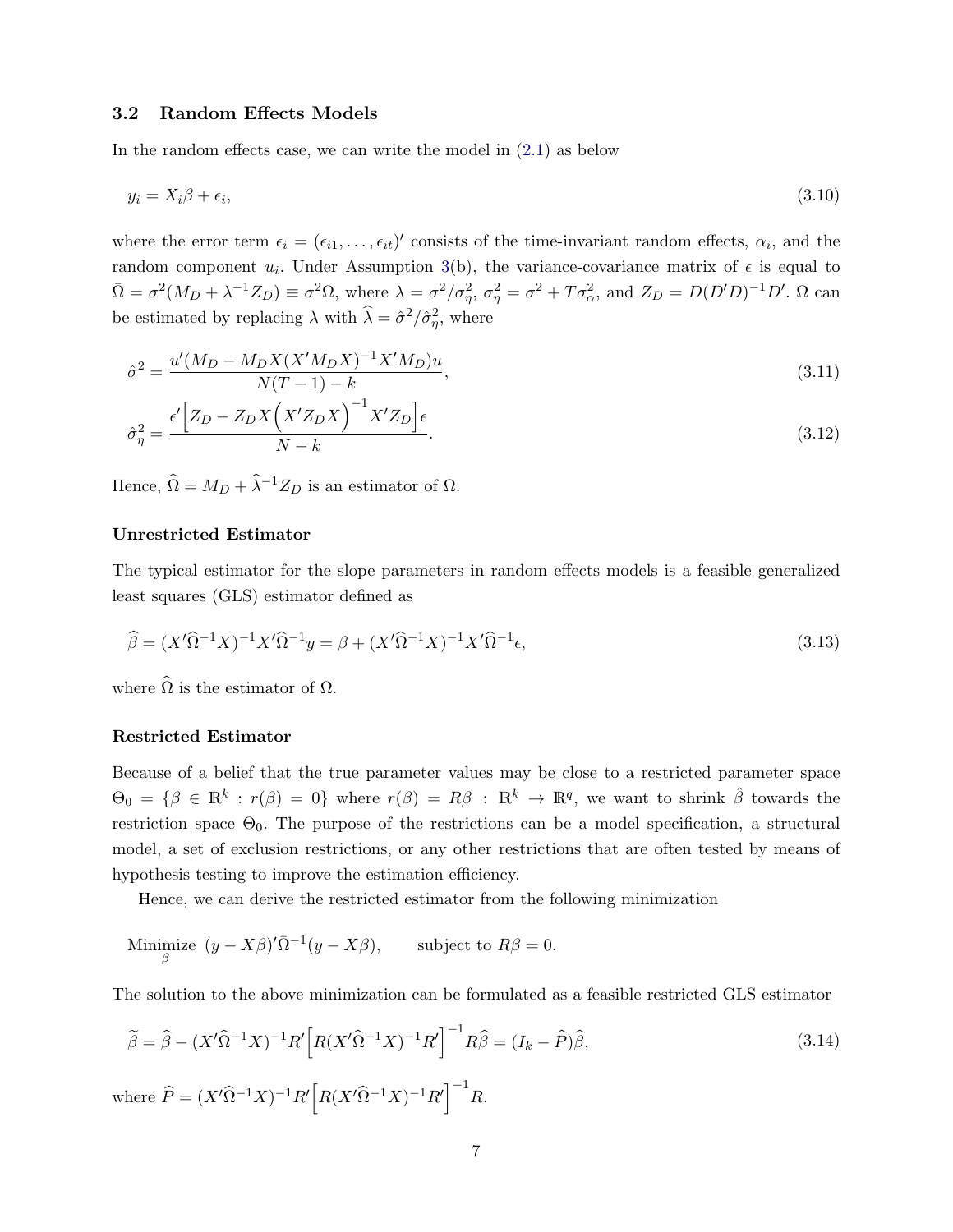#### Weighted Average Estimators

We define the Stein-like weighted average estimator as below

<span id="page-7-3"></span>
$$
\widehat{\beta}_A = \left(1 - \frac{\tau}{\widehat{D}}\right)\widehat{\beta} + \frac{\tau}{\widehat{D}}\widetilde{\beta},\tag{3.15}
$$

and the weighted average MMSE estimator as below

<span id="page-7-4"></span><span id="page-7-2"></span>
$$
\widehat{\beta}_M = \left(1 - \frac{\hat{\mu}}{\widehat{D}}\right)\widehat{\beta} + \frac{\hat{\mu}}{\widehat{D}}\widetilde{\beta},\tag{3.16}
$$

where  $\hat{D}$  is a weighted quadratic loss function defined as

$$
\widehat{D} = (\widehat{\beta} - \widetilde{\beta})' W (\widehat{\beta} - \widetilde{\beta}), \tag{3.17}
$$

and W is an arbitrary symmetric positive definite weight matrix with elements of order  $O(NT)$ ,  $\hat{\mu} = \text{tr}\left(\hat{\sigma}^2 \hat{P}(X'\hat{\Omega}^{-1}X)^{-1}W\right)$  and  $\tau$  is a positive characterizing parameter. We will defer describing the optimal choice for  $\tau$  in the next section.

# <span id="page-7-0"></span>4 Large-Sample Approximate Bias and MSE

We employ the large-sample approximations method developed by [Nagar](#page-17-8) [\(1959\)](#page-17-8), to analyze the bias, mean squared error matrices (MSEM), and risks of the weighted average estimators for the fixed effects and the random effects models.

#### 4.1 Fixed Effects Models

In the fixed effects case where the individual effects are constant terms, the unrestricted estimator is unbiased and we have

$$
Bias(\widehat{\beta}) = \mathbb{E}(\widehat{\beta} - \beta) = 0,\tag{4.1}
$$

$$
\text{MSEM}(\hat{\beta}) = \mathbb{E}(\hat{\beta} - \beta)(\hat{\beta} - \beta)' = \sigma^2(\tilde{X}'\tilde{X})^{-1},\tag{4.2}
$$

$$
Risk(\hat{\beta}) = \mathbb{E}(\hat{\beta} - \beta)'W(\hat{\beta} - \beta) = \sigma^2 \operatorname{tr}\left((\tilde{X}'\tilde{X})^{-1}W\right),\tag{4.3}
$$

<span id="page-7-1"></span>**Theorem 1:** Under Assumptions [1,](#page-2-2) [2,](#page-2-4) and  $\beta(a)$ , the bias of the Stein-like weighted average estimator up to order  $O((NT)^{-1})$  is

$$
Bias(\widehat{\beta}_A) = \mathbb{E}(\widehat{\beta}_A - \beta) = -\frac{\tau}{\widetilde{\phi}} \widetilde{P}\beta,
$$
\n(4.4)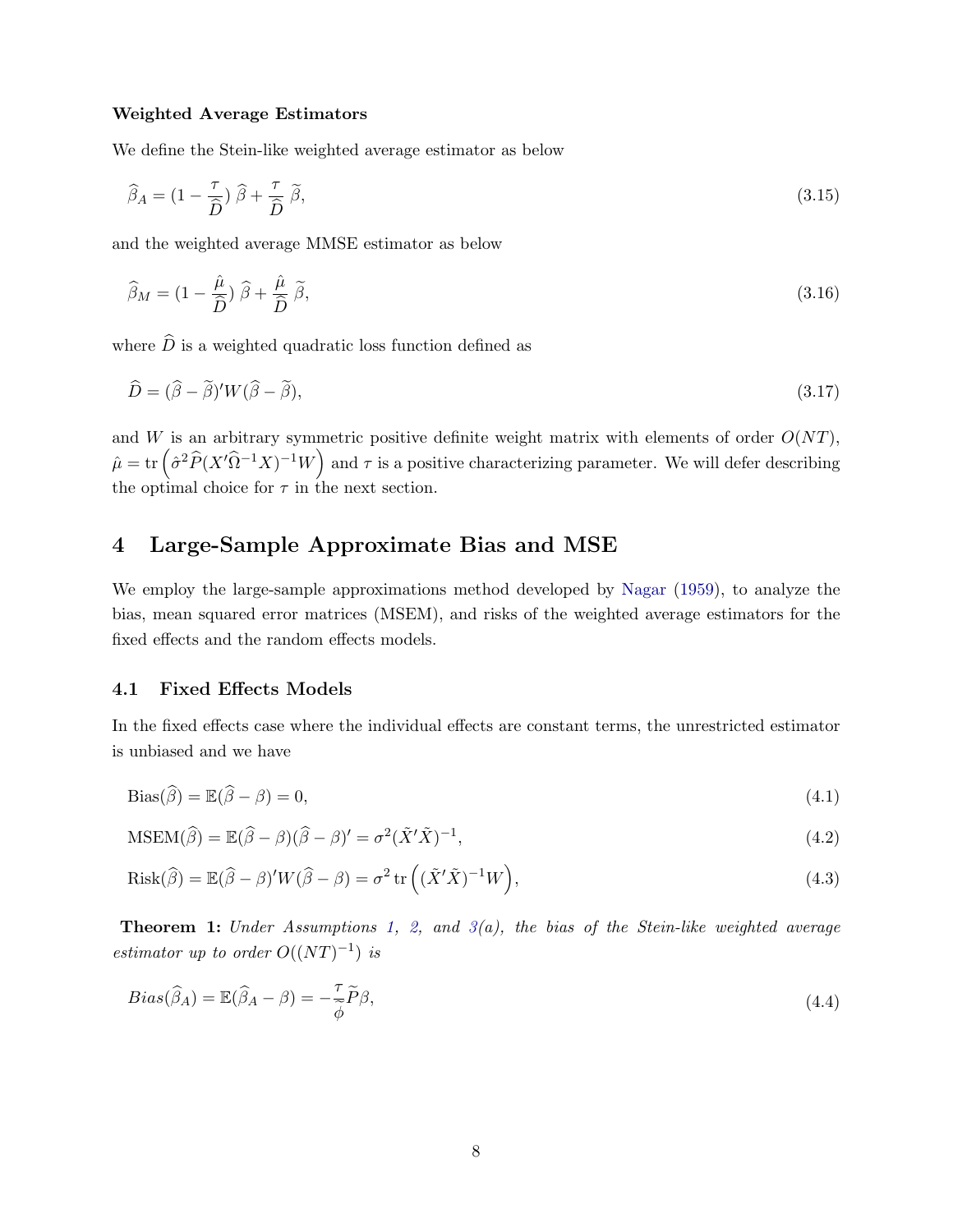and the MSEM of the Stein-like weighted average estimator up to order  $O((NT)^{-2})$  is

$$
MSEM(\widehat{\beta}_A) = \mathbb{E}\left[ (\widehat{\beta}_A - \beta)(\widehat{\beta}_A - \beta)'\right] = MSEM(\widehat{\beta}) + \frac{\tau^2}{\widetilde{\phi}^2} \widetilde{P}\beta\beta'\widetilde{P}' - \frac{2\tau}{\widetilde{\phi}} \sigma^2 \widetilde{P}(\widetilde{X}'\widetilde{X})^{-1}\widetilde{P}' + \frac{2\tau}{\widetilde{\phi}^2} \sigma^2 \left[ \widetilde{P}\beta\beta'\widetilde{P}'W\widetilde{P}(\widetilde{X}'\widetilde{X})^{-1}\widetilde{P}' + \widetilde{P}(\widetilde{X}'\widetilde{X})^{-1}\widetilde{P}'W\widetilde{P}\beta\beta'\widetilde{P}' \right],
$$
\n(4.5)

and for the symmetric positive definite weight matrix W of order  $O(NT)$ , the risk of the weighted average estimator up to order  $O((NT)^{-1})$  is

<span id="page-8-0"></span>
$$
Risk(\widehat{\beta}_A) = \mathbb{E}\left[ (\widehat{\beta}_A - \beta)'W(\widehat{\beta}_A - \beta) \right] = Risk(\widehat{\beta}) + \frac{\tau}{\widetilde{\phi}} \left[ \tau - 2\left[ \operatorname{tr}(\widetilde{C}) - 2\frac{\widetilde{\phi}_c}{\widetilde{\phi}} \right] \right],\tag{4.6}
$$

where  $\tilde{C} = \sigma^2 W^{1/2} \tilde{P} (\tilde{X}' \tilde{X})^{-1} \tilde{P}' W^{1/2}, \tilde{\phi} = \beta' \tilde{P}' W \tilde{P} \beta = O(NT), \text{ and } \tilde{\phi}_c = \beta' \tilde{P}' W^{1/2} \tilde{C} W^{1/2} \tilde{P} \beta =$  $O(NT)$ .

<span id="page-8-1"></span>Proof: Appendix [A](#page-19-0) (See page [21\)](#page-19-1).

From Theorem [1,](#page-7-1) it follows that the Stein-like weighted average estimator dominates the unrestricted estimator in terms of having a smaller risk, when the second term on the right-hand side of equation  $(4.6)$  is negative, which holds when

$$
0 < \tau < 2 \left[ \operatorname{tr}(\widetilde{C}) - 2 \frac{\widetilde{\phi}_c}{\widetilde{\phi}} \right],\tag{4.7}
$$

given the term in the square bracket is positive. Therefore, when  $\tau$  satisfies the condition [\(4.7\)](#page-8-1), the risk of the Stein-like weighted average estimator is less than the risk of the unrestricted estimator up to the order of interest. In addition, as the choice of the characteristic parameter is user-specified, its optimal value,  $\tau_{opt}$ , that minimizes the risk of the Stein-like weighted average estimator up to order  $O((NT)^{-1})$ , is

$$
\tau_{opt} = \text{tr}(\tilde{C}) - 2\frac{\phi_c}{\tilde{\phi}},\tag{4.8}
$$

since  $\tilde{\phi}_c/\tilde{\phi}$  depends on the unknown slope coefficients, one can replace it with its supremum value which is equal to  $\lambda_{max}(\widetilde{C})$ <sup>[3](#page-8-2)</sup>.

<span id="page-8-3"></span>**Theorem 2:** Under Assumptions [1,](#page-2-2) [2,](#page-2-4) and  $3(a)$  $3(a)$ , the bias of the weighted average MMSE estimator

$$
\lambda_{min}(Q) \le \frac{\theta' Q \theta}{\theta' \theta} \le \lambda_{max}(Q),
$$

see [Abadir and Magnus](#page-16-13) [\(2005\)](#page-16-13), pages 181-182.

<span id="page-8-2"></span><sup>&</sup>lt;sup>3</sup>The inequality holds by noting that for any symmetric  $n \times n$  matrix  $Q$ , we have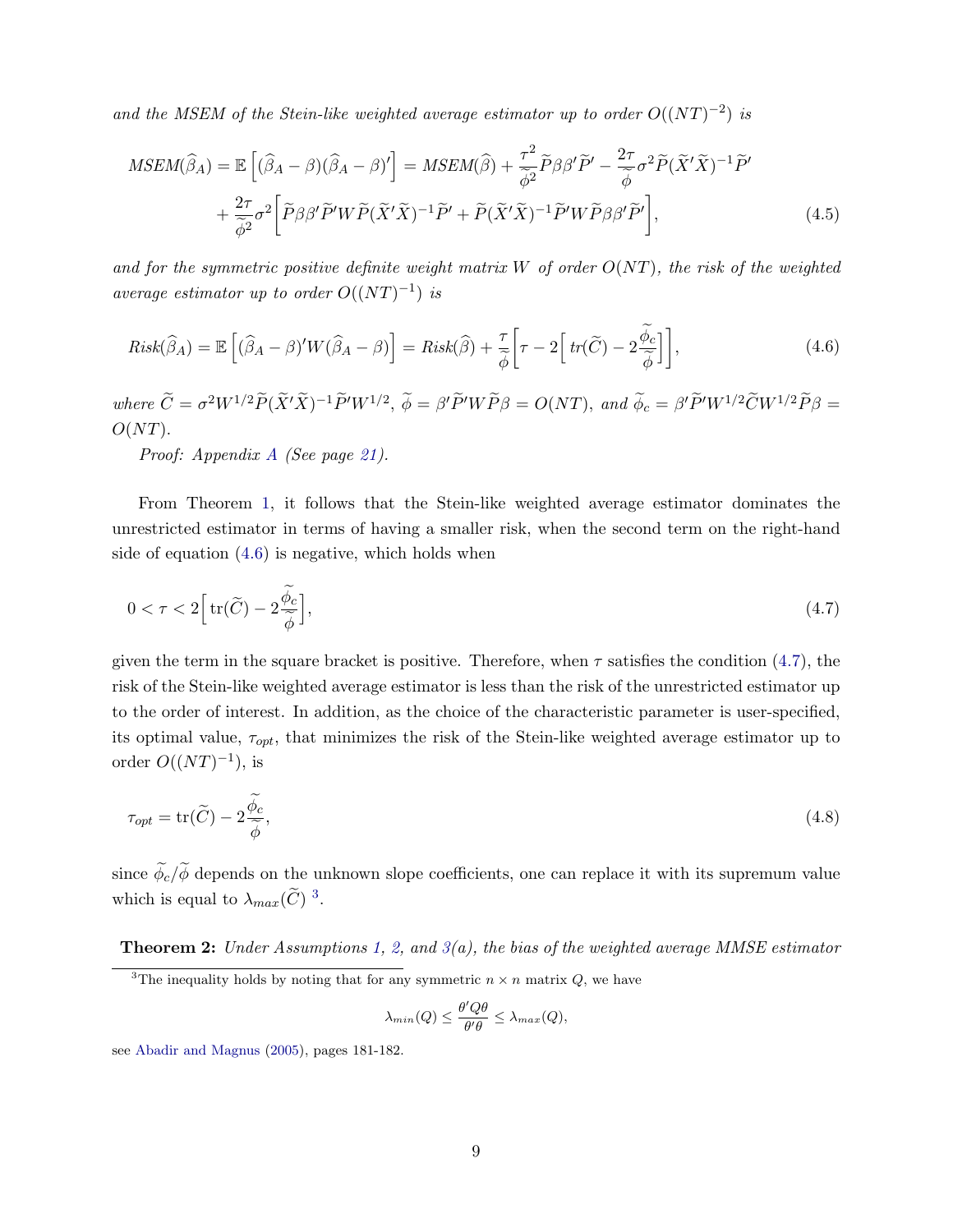up to order  $O((NT)^{-1})$  is

$$
Bias(\widehat{\beta}_M) = \mathbb{E}(\widehat{\beta}_M - \beta) = -\frac{tr(\widetilde{C})}{\widetilde{\phi}} \widetilde{P}\beta,
$$
\n(4.9)

and the MSEM of the estimator up to order  $O((NT)^{-2})$  is

$$
MSEM(\widehat{\beta}_M) = \mathbb{E}\left[ (\widehat{\beta}_M - \beta)(\widehat{\beta}_M - \beta)'\right] = MSEM(\widehat{\beta}) + \frac{tr(\widetilde{C})^2}{\widetilde{\phi}^2} \widetilde{P}\beta\beta'\widetilde{P}' - \frac{2\ tr(\widetilde{C})}{\widetilde{\phi}} \sigma^2 \widetilde{P}(\widetilde{X}'\widetilde{X})^{-1}\widetilde{P}' + \frac{2\ tr(\widetilde{C})}{\widetilde{\phi}^2} \sigma^2 \left[ \widetilde{P}\beta\beta'\widetilde{P}'W\widetilde{P}(\widetilde{X}'\widetilde{X})^{-1}\widetilde{P}' + \widetilde{P}(\widetilde{X}'X)^{-1}\widetilde{P}'W\widetilde{P}\beta\beta'\widetilde{P}' \right],
$$
(4.10)

and for the symmetric positive definite weight matrix W of order  $O(NT)$ , the risk of the estimator up to order  $O((NT)^{-1})$  is

<span id="page-9-0"></span>
$$
Risk(\widehat{\beta}_M) = \mathbb{E}\left[ (\widehat{\beta}_M - \beta)'W(\widehat{\beta}_M - \beta) \right] = Risk(\widehat{\beta}) - \frac{tr(\widetilde{C})}{\widetilde{\phi}} \left[ tr(\widetilde{C}) - 4\frac{\widetilde{\phi}_c}{\widetilde{\phi}} \right]. \tag{4.11}
$$

Proof: Appendix [A](#page-19-0) (See page [24\)](#page-23-0).

From Theorem [2,](#page-8-3) it follows that the weighted average MMSE estimator dominates the unrestricted estimator in terms of having a smaller risk, when the second term on the right-hand side of equation [\(4.11\)](#page-9-0) is negative, which holds when

$$
\operatorname{tr}(\widetilde{C}) > 4 \frac{\widetilde{\phi}_c}{\widetilde{\phi}}.
$$

Since the condition above depends on the slope parameters, it can be replaced with  $tr(\widetilde{C})$  $4\lambda_{max}(\hat{C})$ .

Furthermore, comparing the two weighted average estimators, it is clear that the dominance condition of the Stein-like weighted average estimator  $(tr(\tilde{C}) > 2\lambda_{max}(\tilde{C}))$  is weaker than the dominance condition for the weighted average MMSE estimator  $(tr(\tilde{C}) > 4\lambda_{max}(\tilde{C})$ .) Moreover, the risk of the Stein-like weighted average estimator using the optimal  $\tau_{opt}$ , is smaller than the risk of the weighted average MMSE estimator.

#### 4.2 Random Effects Models

In case the individual effects are random, the large- $N$  (fixed  $T$ ) approximate bias and MSEM of the unrestricted feasible GLS estimator up to order  $O(N^{-1})$ , and  $O(N^{-2})$  respectively, are derived in [Ullah and Huang](#page-18-4) [\(2006\)](#page-18-4), which are equal to

$$
\text{Bias}(\hat{\beta}) = \mathbb{E}(\hat{\beta} - \beta) = 0,\tag{4.12}
$$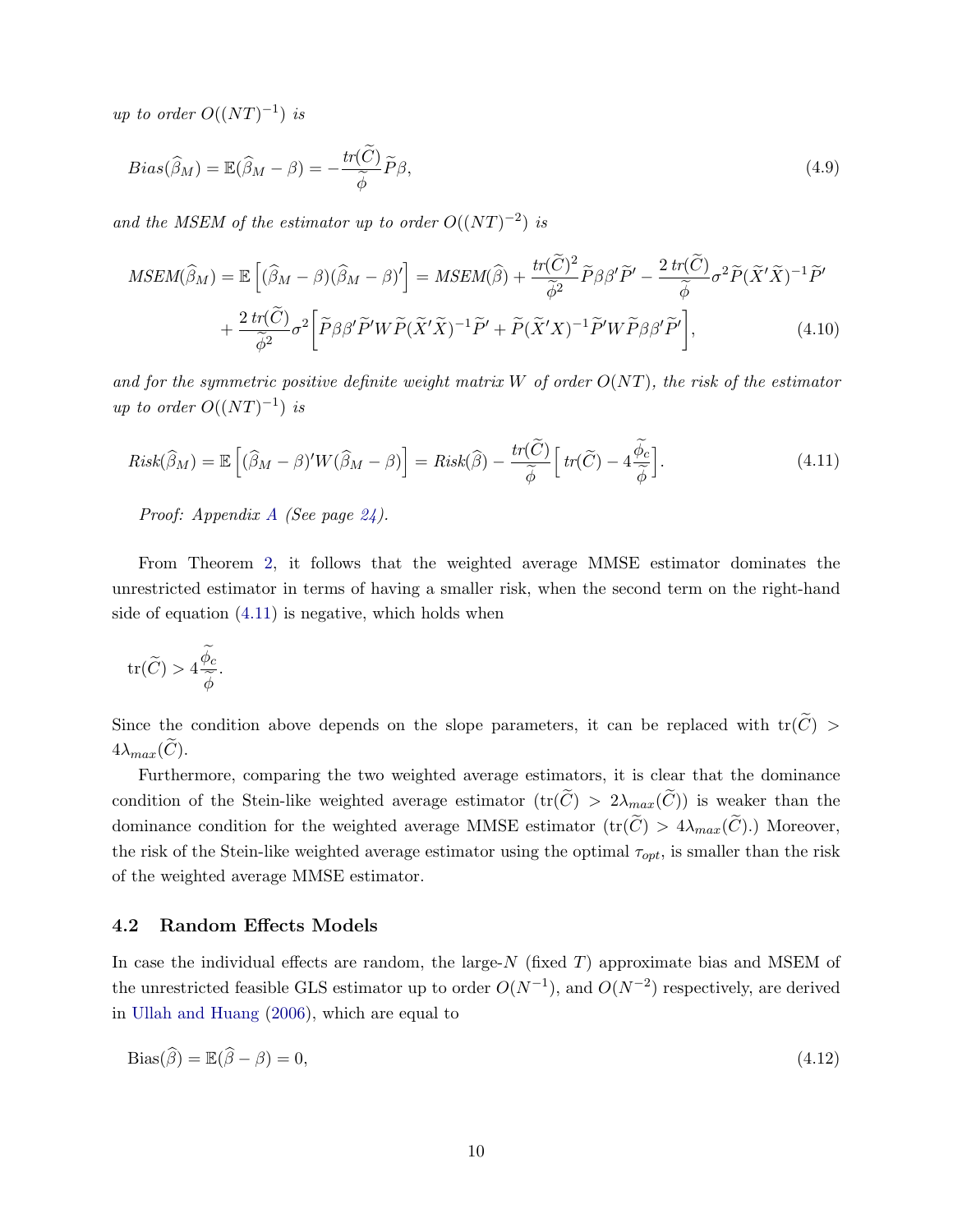$$
\text{MSEM}(\widehat{\beta}) = \mathbb{E}(\widehat{\beta} - \beta)(\widehat{\beta} - \beta)' = \sigma^2 (X'\Omega^{-1}X)^{-1} + \frac{2\lambda\sigma^2 T}{N(T-1)}\Lambda_1,\tag{4.13}
$$

$$
Risk(\widehat{\beta}) = \mathbb{E}(\widehat{\beta} - \beta)'W(\widehat{\beta} - \beta) = \sigma^2 tr(W(X'\Omega^{-1}X)^{-1}) + \frac{2\lambda\sigma^2 T}{N(T-1)} tr(W\Lambda_1),
$$
\n(4.14)

<span id="page-10-0"></span>where  $A = X'\Omega^{-1}X$ ,  $B = X'Z_DX$ ,  $\Lambda_1 = A^{-1}(B - \lambda BA^{-1}B)A^{-1} = O(N^{-1})$ .

**Theorem 3:** Under Assumptions [1,](#page-2-2) [2,](#page-2-4) and  $3(b)$  $3(b)$ , the bias of the Stein-like weighted average up to order  $O(N^{-1})$  is

$$
Bias(\widehat{\beta}_A) = \mathbb{E}(\widehat{\beta}_A - \beta) = -\frac{\tau}{\phi} P \beta,
$$
\n(4.15)

and the MSEM of the average estimator up to order  $O(N^{-2})$  is

$$
MSEM(\widehat{\beta}_A) = \mathbb{E}\left[ (\widehat{\beta}_A - \beta)(\widehat{\beta}_A - \beta)' \right] = MSEM(\widehat{\beta}) + \frac{\tau^2}{\phi^2} P\beta\beta'P' - \frac{2\tau}{\phi}\sigma^2 P(X'\Omega^{-1}X)^{-1}P' + \frac{2\tau}{\phi^2}\sigma^2 \left\{ P\beta\beta'P'WP(X'\Omega^{-1}X)^{-1}P' + P(X'\Omega^{-1}X)^{-1}P'WP\beta\beta'P' \right\},
$$
(4.16)

and for the symmetric positive definite weight matrix W of order  $O(N)$ , the risk of the Stein-like weighted average estimator up to order  $O(N^{-1})$  is

<span id="page-10-1"></span>
$$
Risk(\widehat{\beta}_A) = \mathbb{E}\left[ (\widehat{\beta}_A - \beta)'W(\widehat{\beta}_A - \beta) \right] = Risk(\widehat{\beta}) + \frac{\tau}{\phi} \left[ \tau - 2 \left[ tr(C) - \frac{2}{\phi} \phi_c \right] \right]
$$
(4.17)

where  $C = \sigma^2 W^{1/2} P (X' \Omega^{-1} X)^{-1} P' W^{1/2}$ .

<span id="page-10-2"></span>Proof: Appendix [A](#page-19-0) (See page [26\)](#page-25-0).

From Theorem [3,](#page-10-0) it follows that the Stein-like weighted average estimator dominates the unrestricted estimator in terms of having a smaller risk, when the second term on the right-hand side of equation [\(4.17\)](#page-10-1) is negative, which holds when

$$
0 < \tau < 2 \Big[ \operatorname{tr}(C) - \frac{2}{\phi} \phi_c \Big],\tag{4.18}
$$

given the term in the bracket is positive. Therefore, when  $\tau$  satisfies the condition [\(4.18\)](#page-10-2), the risk of the Stein-like weighted average estimator is less than the risk of the unrestricted estimator up to the order of interest. In addition, as the choice of the characteristic parameter is user-specified, its optimal value,  $\tau_{opt}$ , that minimizes the risk of the Stein-like weighted average estimator up to order  $O(N^{-1})$ , is

$$
\tau_{opt} = \text{tr}(C) - \frac{2}{\phi}\phi_c. \tag{4.19}
$$

Further, since  $\phi_c/\phi$  depends on the unknown slope coefficients, one can replace it with its supremum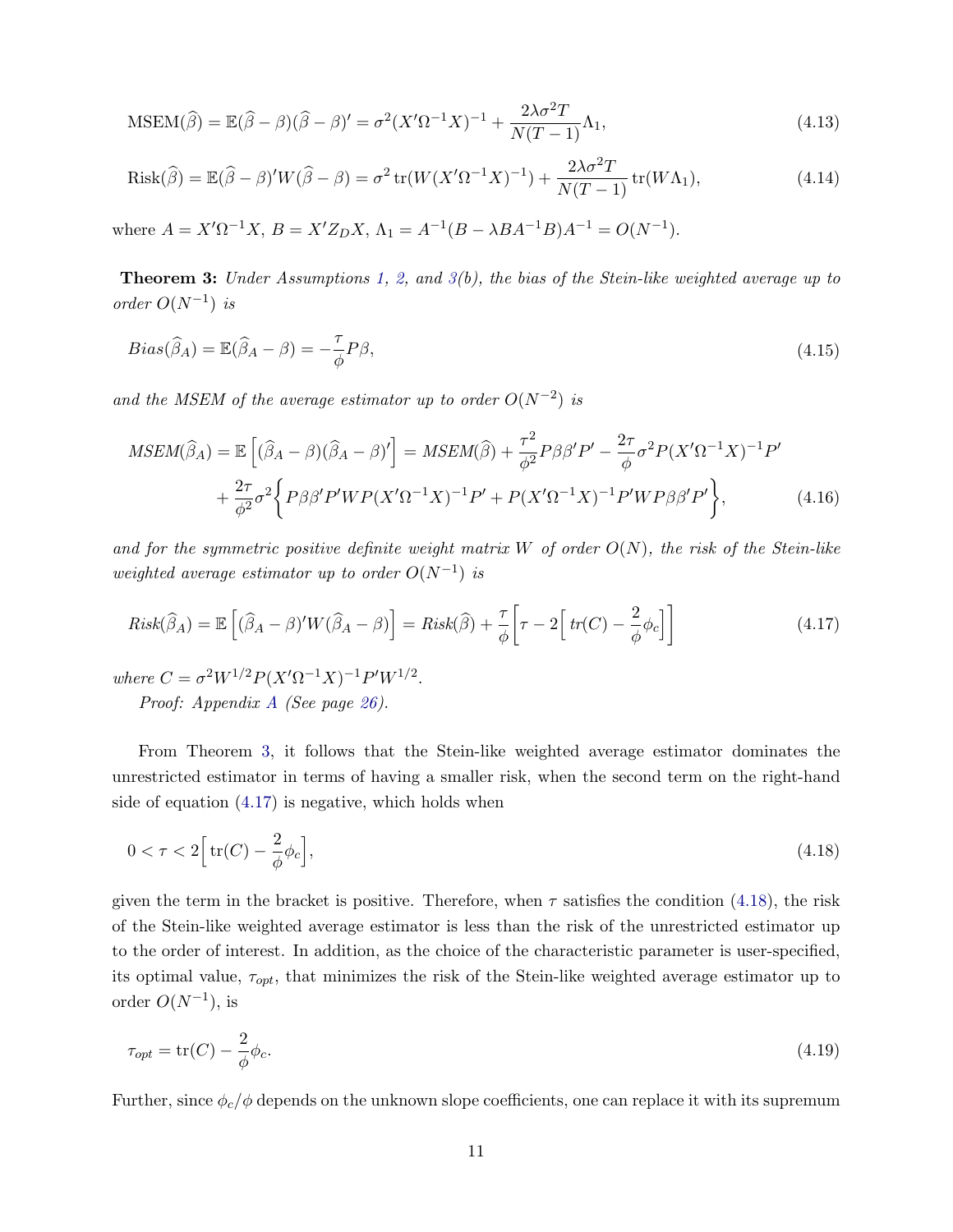<span id="page-11-1"></span>value which is equal to  $\lambda_{max}(C)$ .

**Theorem 4:** Under Assumptions [1,](#page-2-2) [2,](#page-2-4) and  $3(b)$  $3(b)$ , the bias of the weighted average MMSE estimator up to order  $O(N^{-1})$  is

$$
Bias(\widehat{\beta}_M) = \mathbb{E}(\widehat{\beta}_M - \beta) = -\frac{tr(C)}{\phi}P\beta,
$$
\n(4.20)

and the MSEM of the estimator up to order  $O(N^{-2})$  is

$$
MSEM(\widehat{\beta}_M) = \mathbb{E}\left[ (\widehat{\beta}_M - \beta)(\widehat{\beta}_M - \beta)'\right] = MSEM(\widehat{\beta}) + \frac{tr(C)^2}{\phi^2} P\beta\beta'P' - \frac{2\ tr(C)}{\phi} \sigma^2 P(X'\Omega^{-1}X)^{-1}P' + \frac{2\ tr(C)}{\phi^2} \sigma^2 \left\{ P\beta\beta'P'WP(X'\Omega^{-1}X)^{-1}P' + P(X'\Omega^{-1}X)^{-1}P'WP\beta\beta'P' \right\},\tag{4.21}
$$

and for the symmetric positive definite weight matrix W of order  $O(N)$ , the risk of the estimator up to order  $O(N^{-1})$  is

<span id="page-11-2"></span>
$$
Risk(\widehat{\beta}_M) = \mathbb{E}\left[ (\widehat{\beta}_M - \beta)'W(\widehat{\beta}_M - \beta) \right] = Risk(\widehat{\beta}) - \frac{tr(C)}{\phi} \left[ tr(C) - \frac{4}{\phi} \phi_c \right].
$$
\n(4.22)

Proof: Appendix [A](#page-19-0) (See page [30\)](#page-29-0).

From Theorem [4,](#page-11-1) it follows that the weighted average MMSE estimator dominates the unrestricted estimator in terms of having a smaller risk, when the second term on the right-hand side of equation [\(4.22\)](#page-11-2) is negative, which holds when

$$
\operatorname{tr}(C) > 4 \frac{\phi_c}{\phi}.
$$

Since the condition above depends on the slope parameters, it can be replaced with  $tr(C)$  $4\lambda_{max}(C)$ .

Furthermore, comparing the two weighted average estimators, it is clear that the dominance condition of the Stein-like weighted average estimator  $(tr(C) > 2\lambda_{max}(C))$  is weaker than the dominance condition for the weighted average MMSE estimator  $(tr(C) > 4\lambda_{max}(C))$ . Moreover, the risk of the Stein-like weighted average estimator using the optimal  $\tau_{opt}$ , is smaller than the risk of the weighted average MMSE estimator.

### <span id="page-11-0"></span>5 Monte Carlo Simulation

In this section, we investigate the finite sample mean squared error of the Stein-like weighted average and the weighted average MMSE estimator via Monte Carlo experiments.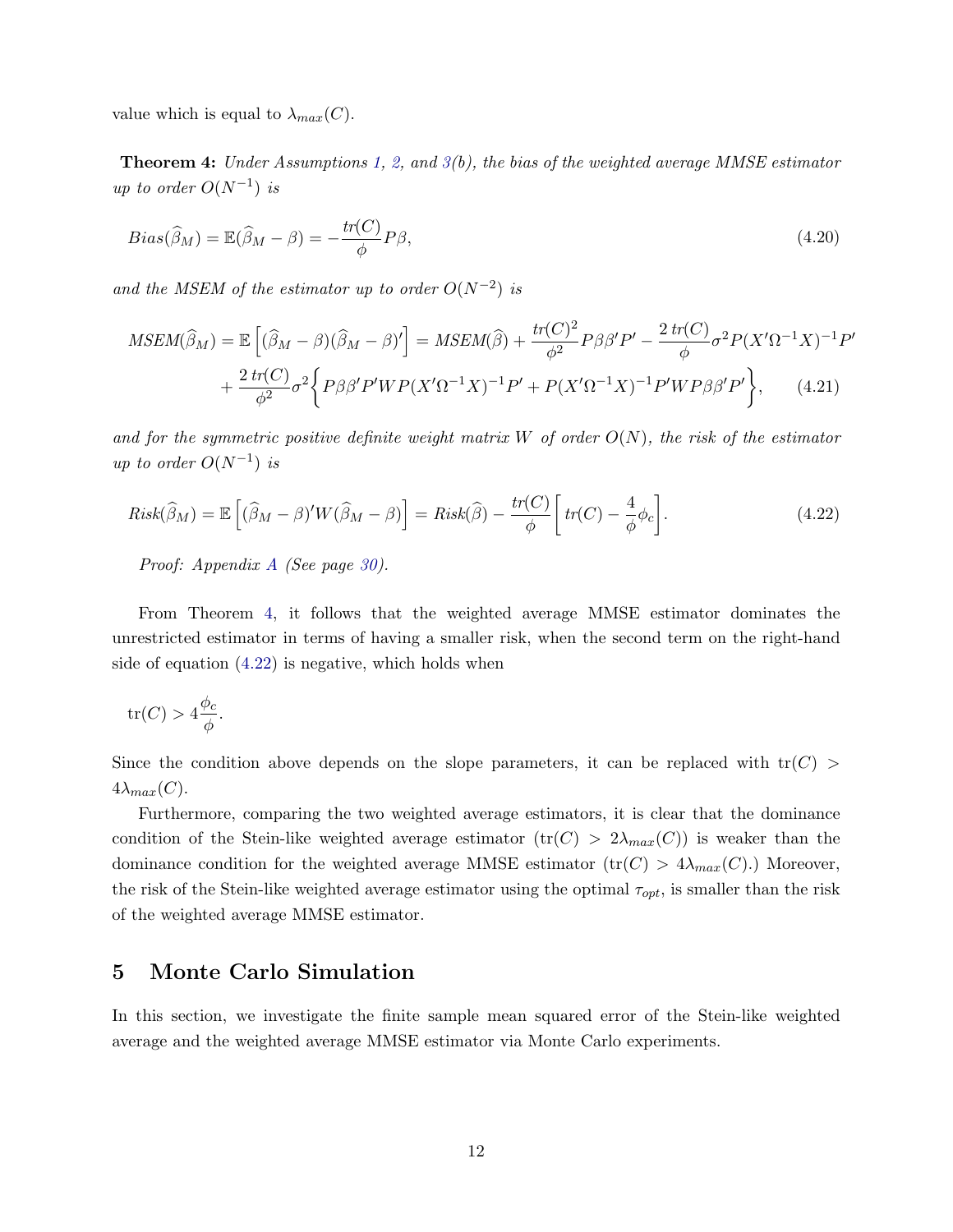We consider the following data-generating process

$$
y_{it} = \alpha_i + x'_{it}\beta + u_{it},
$$

where  $u_{it}$  is i.i.d. N(0,1),  $\alpha_i$  is i.i.d. N(0,1). The regressors are generated for fixed effects as  $x_{it}$  =  $v_{it} + 0.2\alpha_i$ , and for random effects case as  $x_{it} = v_{it}$ , and  $v_{it} = (v_{1,it}, \ldots, v_{k,it})' \sim N(0, \Sigma)$ , where the diagonal elements of  $\Sigma$  are  $\sigma_v^2$  and off-diagonal elements are  $\rho \sigma_v^2$ , and we set  $\sigma_v^2 = 0.1$ . The number of regressors is  $k = 6$  with two core regressors and four auxiliary regressors. The regression coefficients are determined by the rule

$$
\beta = c \bigg( \frac{1}{4}, \frac{1}{4}, \frac{1}{\sqrt{NT}} \bigg( 1, \frac{q-1}{q}, \dots, \frac{1}{q} \bigg) \bigg)',
$$

where  $q$  is the number of auxiliary regressors. The parameter  $c$  is selected to control the population  $R^2$ , and  $R^2$  varies on a grid between 0.1 and 0.9.

We consider four estimators for each fixed effects and random effects model: (1) the unrestricted estimator, (2) the restricted estimator where the restriction matrix follows the form of the restriction matrix in Remark [1](#page-4-1) with  $q = 4$ , (3) the Stein-like weighted average estimator, (4) the weighted average MMSE estimator. Our parameters of interest are the slope parameters of the core regressors (the first two slope parameters). To evaluate the performance of our proposed estimators, we compute the risk based on the quadratic loss function. The risk (expected squared error) is calculated by averaging across 1000 random samples. We report the normalized risk by dividing the risk of each estimator by the risk of the unrestricted estimator in figures [1-](#page-13-0)[5.](#page-14-0) The results show the normalized risk for  $\rho = 0, 0.25, 0.5$  in three panels for different N and T. It is clear that both proposed estimators perform better than the unrestricted estimator over the whole range of  $R^2$ , which supports the theoretical findings of the previous section. The Stein-like weighted average estimator and the weighted average MMSE estimator have similar performance for all values of  $\rho$ . However, the weighted average MMSE estimator performs slightly better for small values of  $R^2$  and the Stein-like weighted average estimator performs better for the rest. This is expected because for small values of  $R^2$  the bias of the restricted estimator is very small, so it has a smaller risk than the unrestricted estimator, and as the weighted average MMSE estimator assigns a larger weight to the restricted estimator, initially it performs better and as the risk of the restricted estimator increases, the risk of the weighted average MMSE estimator becomes slightly larger than the Stein-like weighted average estimator. Furthermore, these figures show that the ranking of the estimators is quite similar across different sample sizes  $(T)$  and different number of cross-sections  $(N).$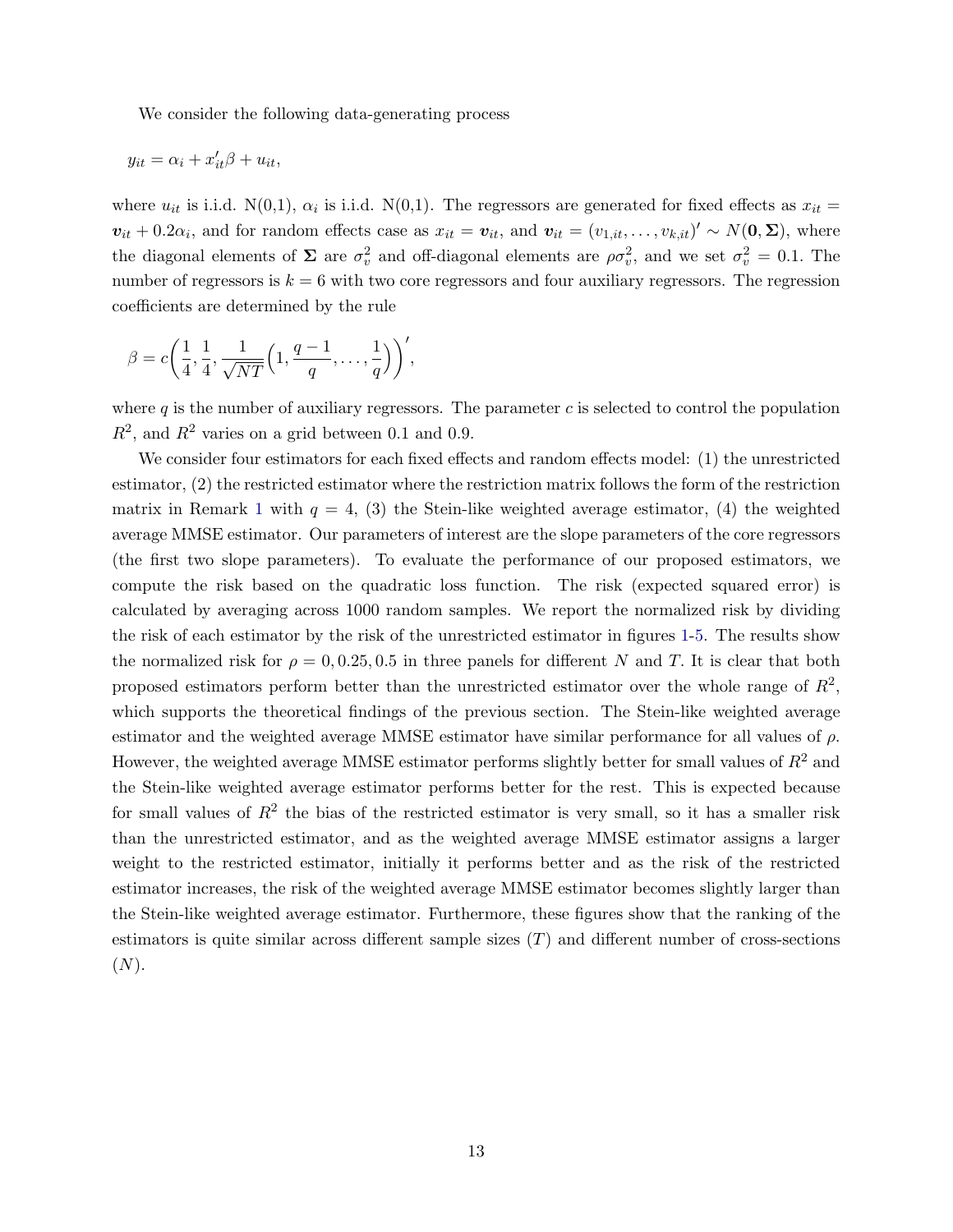<span id="page-13-0"></span>

(a)  $\rho = 0$  (b)  $\rho = 0.25$  (c)  $\rho = 0.5$ Figure 1: Relative MSE of Unrestricted, Restricted, Averaging, and Combined MMSE Estimators, for Fixed Effects model with  $T = 100, N = 100, k = 6, q = 4$ 



Figure 2: Relative MSE of Unrestricted, Restricted, Averaging, and Combined MMSE Estimators, for Fixed Effects model with  $T=100, {\cal N}=50, k=6, q=4$ 



Figure 3: Relative MSE of Unrestricted, Restricted, Averaging, and Combined MMSE Estimators, for Fixed Effects model with  $T = 50, N = 100, k = 6, q = 4$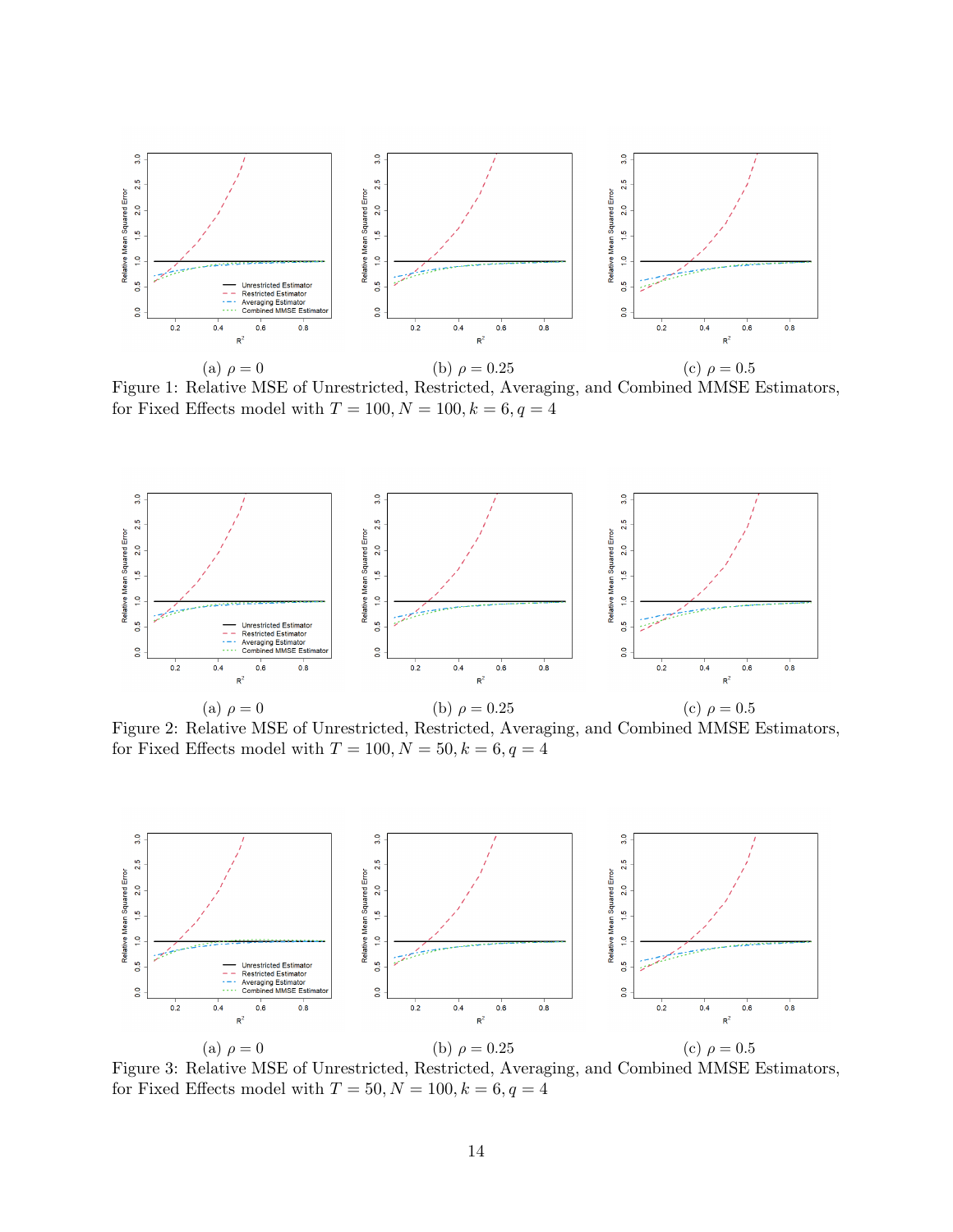

Figure 4: Relative MSE of Unrestricted, Restricted, Averaging, and Combined MMSE Estimators, for Random Effects model with  $T=20, {\cal N}=100, k=6, q=4$ 

<span id="page-14-0"></span>

Figure 5: Relative MSE of Unrestricted, Restricted, Averaging, and Combined MMSE Estimators, for Random Effects model with  $T = 20, N = 200, k = 6, q = 4$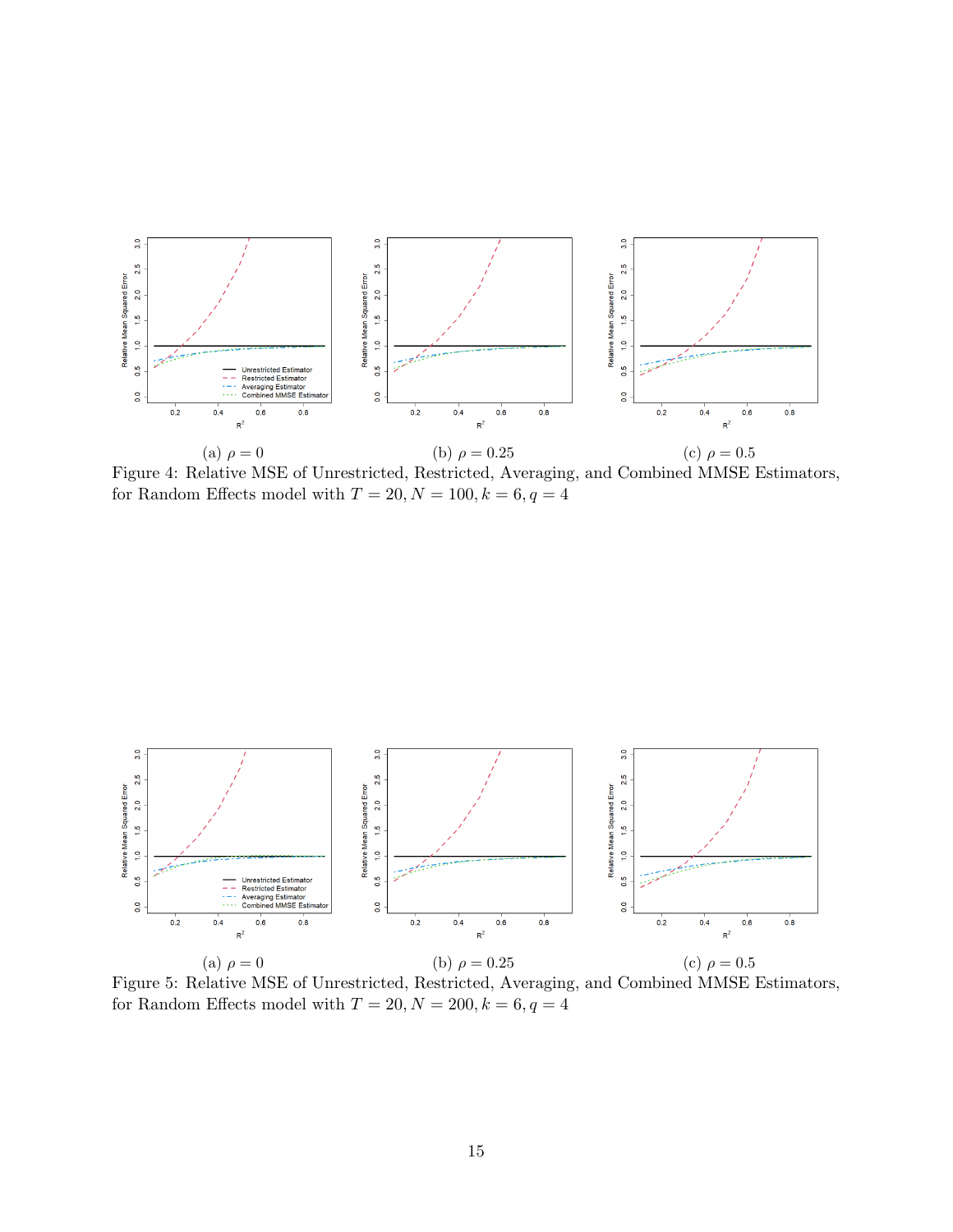## <span id="page-15-0"></span>6 Conclusions

In this paper, we introduce two weighted average estimators for estimating the slope parameters in linear panel data models. The introduced estimators are weighed averages of an unrestricted generalized least squares estimator, and a restricted generalized least squares estimator. The weights are inversely related to a weighted quadratic loss function which measures the weighted distance between the unrestricted and the restricted estimators. The analytical bias, MSE matrix, and risk of the weighted average estimators using large-sample approximations of [Nagar](#page-17-8) [\(1959\)](#page-17-8) are derived. The superiority conditions of the weighted average estimators in terms of the risk are given for any user-specific symmetric positive definite weight matrix.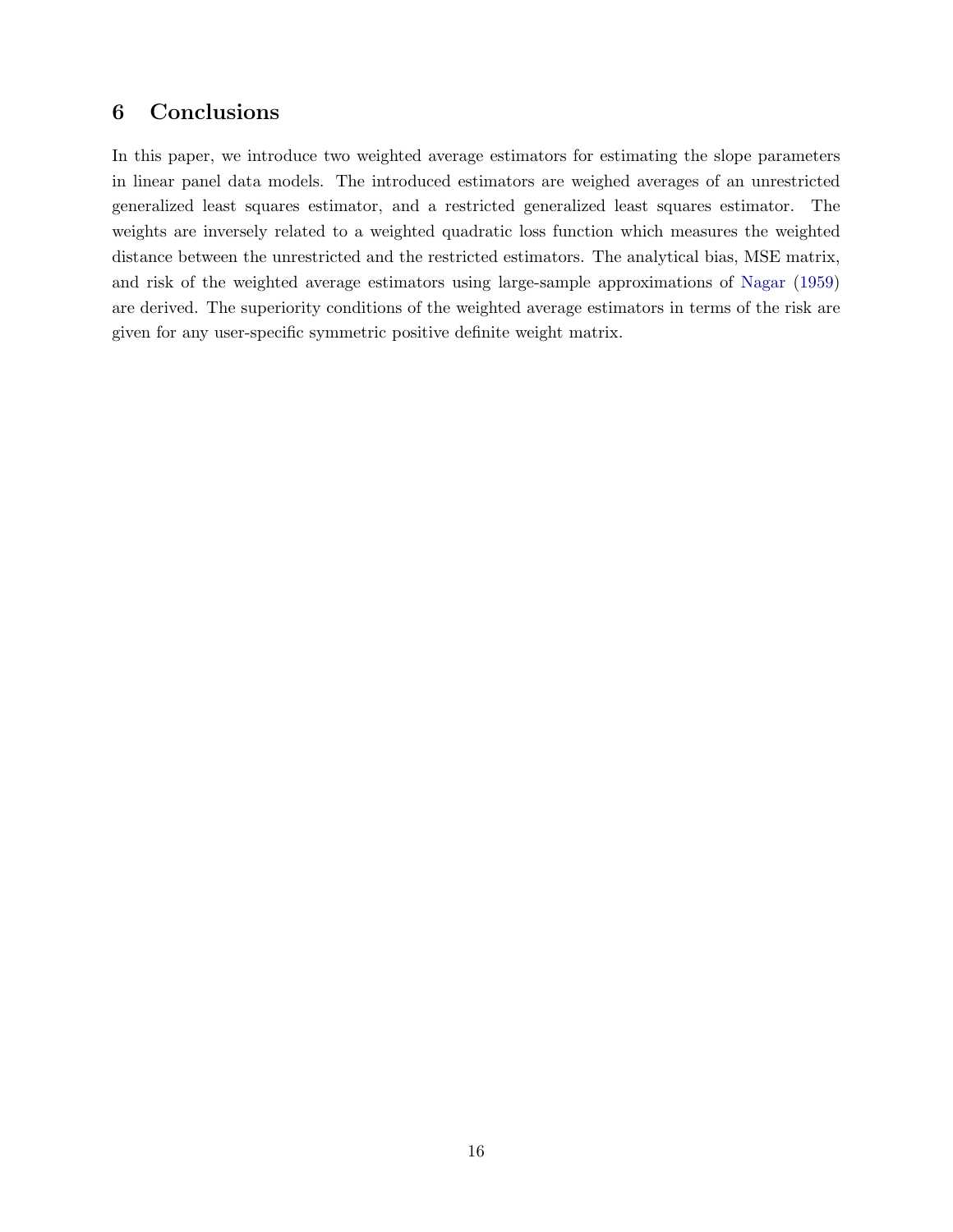### References

- <span id="page-16-13"></span>Abadir, Karim M., and Jan R. Magnus. 2005. Matrix Algebra. New York: Cambridge University Press.
- <span id="page-16-1"></span>Ali, M. M. (1977). Analysis of ARMA Models - Estimation and Prediction. Biometrika Vol. 65, No. 3 , 677.
- <span id="page-16-2"></span>Ali, M. M. (1979). Analysis of Stationary Spatial-Temporal Processes: Estimation and Prediction. Biometrika Vol. 66, No. 3 , 513–518.
- <span id="page-16-3"></span>Ali, M. M. (1984). An Approximation to the Null Distribution and Power Properties of the Durbin-Watson Statistic. Biometrika Vol. 71, No. 2 , 253–261.
- <span id="page-16-4"></span>Ali, M. M. (1989). Tests for Autocorrelation and Randomness in Multiple Time Series. Journal of American Statistical Association Vol. 84, No. 406, 533–540.
- <span id="page-16-7"></span>Ali, M. M. and C. Giaccotto (1982a). Optimum Distribution-Free Tests and Further Evidence of Heteroskedasticity in the Market Model. Journal of Finance Vol. 27, No. 5, 1247–1257.
- <span id="page-16-8"></span>Ali, M. M. and C. Giaccotto (1982b). The Identical Distribution Hypothesis for Stock-Market Prices-Location and Scale Shift Alternatives. Journal of American Statistical Assocication Vol. 77, No. 377, 19–28.
- <span id="page-16-9"></span>Ali, M. M. and C. Giaccotto (1984). A Study of Several New and Existing Tests for Heteroscedasticity in the General Linear Model. Journal of Econometrics Vol. 26, 355–373.
- <span id="page-16-5"></span>Ali, M. M. and S. C. Sharma (1993). Robustness to Non-Normality of the Durbin-Watson Test for Autocorrelation. Journal of Econometrics Vol. 57, No. 1-3, 117–136.
- <span id="page-16-6"></span>Ali, M. M. and S. C. Sharma (1996). Moments of Regression F-Statistics Under Non-Normality. Communication in Statistics: Theory and Methods Vol. 25, No. 7, 1631–1658.
- <span id="page-16-11"></span>Ali, M. M. and J. L. Silver (1985). Tests for Equality between Sets of Coefficients in Two Linear Regressions under Heteroscedasticity. Journal of American Statistical Association Vol. 80, No. 391, 730–735.
- <span id="page-16-12"></span>Ali, M. M. and J. L. Silver (1989). Testing Slutsky Symmetry in Systems of Linear Demand Equations. Journal of Econometrics Vol. 41, 251–266.
- <span id="page-16-10"></span>Ali, M. M. and G. C. Tiao (1971). Analysis of Correlated Random Effects: Linear Model with Two Random Components. Biometrika Vol. 58, No. 1, 37–51.
- <span id="page-16-0"></span>Ali, M. M. and R. Thalheimer (1983). Stationarity Tests in Time Series Model Building. Journal of Forecasting Vol. 2, No. 3, 249–257.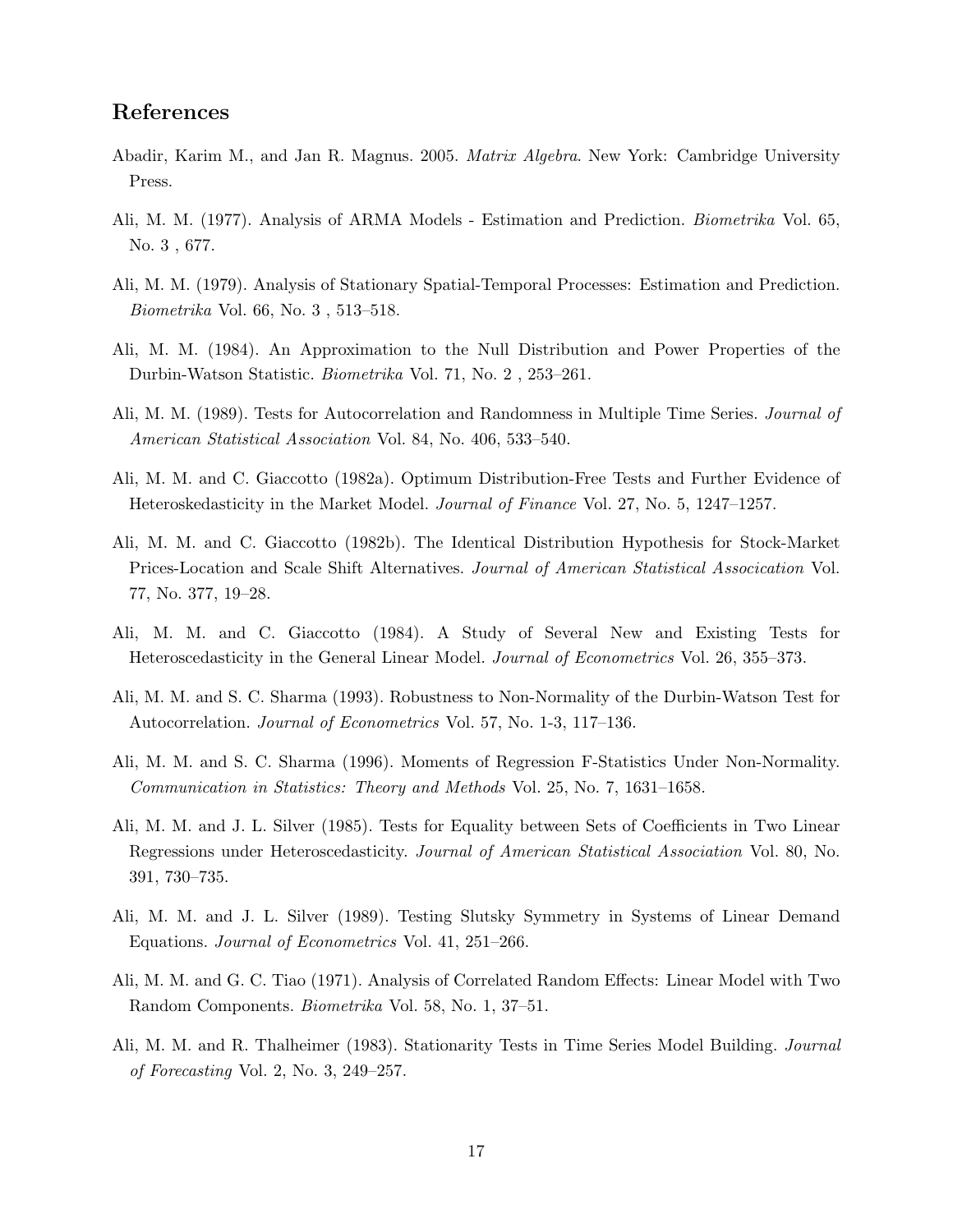- <span id="page-17-0"></span>Ali, M. M. and R. Thalheimer (2008). The Demand for Casino Gaming with Special Reference to a Smoking Ban. Economic Inquiry Vol. 46, No. 2 , 273–282.
- <span id="page-17-10"></span>Baranchick, A., 1964. Multiple Regression and Estimation of the Mean of A Multivariate Normal Distribution, Technical Report No. 51. Department of Statistics, Stanford University.
- <span id="page-17-3"></span>Danilov, D., J. R. Magnus, 2004a. On the harm that ignoring pretesting can cause. *Journal of* Econometrics 122:27–46.
- <span id="page-17-4"></span>Danilov, D., J. R. Magnus, 2004b. Forecast accuracy after pretesting with an application to the stock market. Journal of Forecasting 23:251–274.
- <span id="page-17-9"></span>James, W., C. Stein, 1961. Estimation with quadratic loss. Proceedings of the Fourth Berkeley Symposium on Mathematical Statistics and Probability 1: 361–80.
- <span id="page-17-11"></span>Judge, G., M.E. Bock, 1978. The Statistical Implications of Pre-test and Stein- rule Estimators in Econometrics. North-Holland.
- <span id="page-17-13"></span>Hansen, B. E., 2016. Efficient Shrinkage in Parametric Models. *Journal of Econometrics* 190(1): 115–32.
- <span id="page-17-15"></span>Lee, T. , Parsaeian, Sh. and Ullah A. (2021). Optimal forecast under structural breaks. Advances in Econometrics, Vol. 43, ed. by Alexander Chudik, Cheng Hsiao and Allan Timmermann.
- <span id="page-17-6"></span>Leeb, H. Pötscher, B. M., 2003. The finite-sample distribution of post-model-selection estimators and uniform versus nonuniform approximations. Econometric Theory 19:100–142.
- <span id="page-17-7"></span>Leeb, H. Pötscher, B. M., 2006. Can one estimate the conditional distribution of post-model-selection estimators? The Annals of Statistics 34:2554–2591.
- <span id="page-17-14"></span>Maddala, G. S., Li H., V. K. Srivastava, 2001. A Comparative Study of Different Shrinkage Estimators for Panel Data Models. Annals of Economics and Finance 2: 1–30.
- <span id="page-17-1"></span>Magnus, J. R., 1999. The traditional pretest estimator. Theory of Probability and Its Applications 44:293–308.
- <span id="page-17-2"></span>Magnus, J. R., J. Durbin, 1999. Estimation of regression coefficients of interest when other regression coefficients are of no interest. Econometrica 67:639–643.
- <span id="page-17-5"></span>Magnus, J. R., 2002. Estimation of the mean of a univariate normal distribution with known variance. Econometrics Journal 5:225–236.
- <span id="page-17-12"></span>Mehrabani, A., Ullah, A. 2020. Improved Average Estimation in Seemingly Unrelated Regressions. Econometrics 8, 15.
- <span id="page-17-8"></span>Nagar, A. L. 1959. The Bias and Moment Matrix of the General k-Class Estimators of the Parameters in Simultaneous Equations. Econometrica 27(4): 575–95.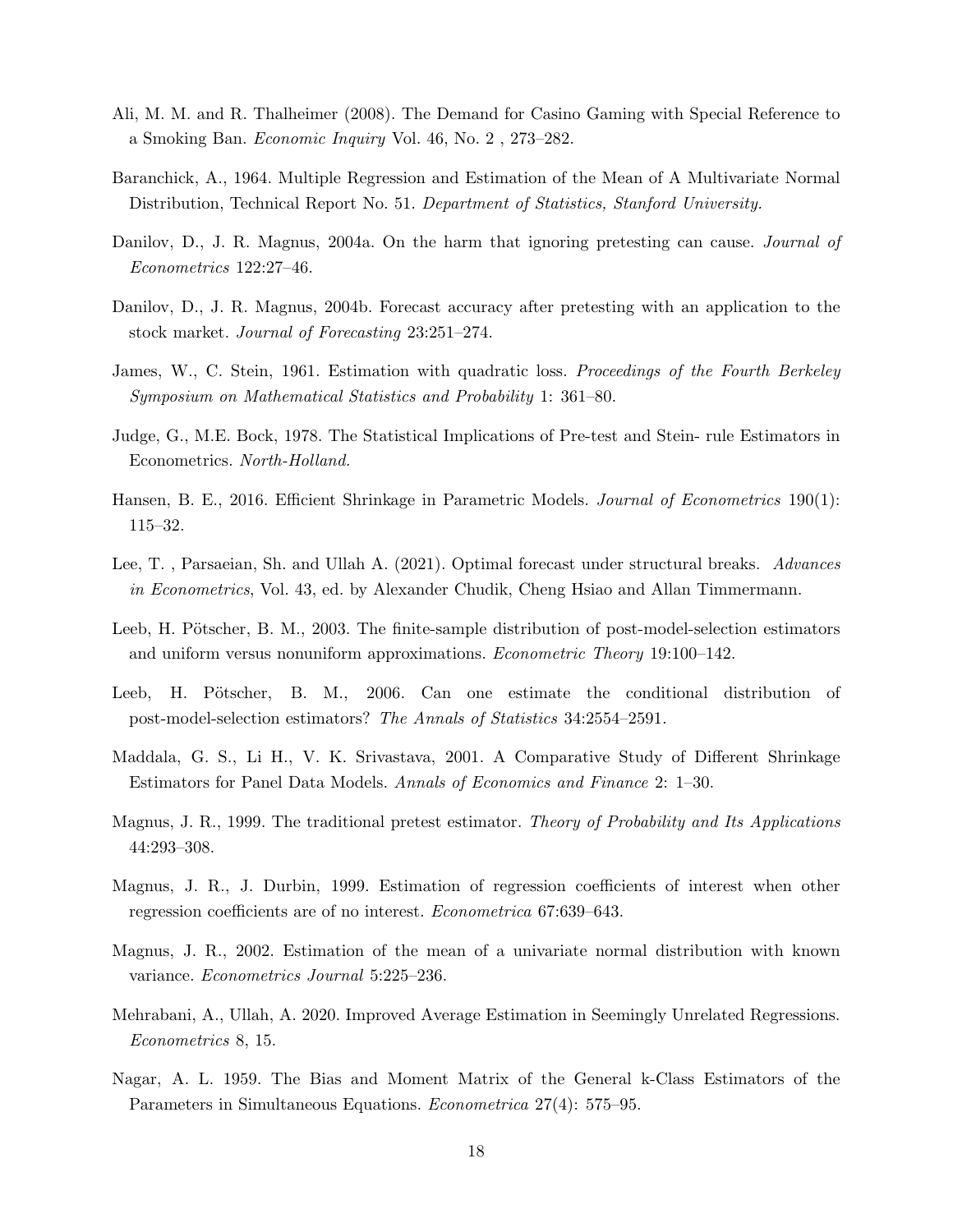- <span id="page-18-2"></span>Stein C., 1956. Inadmissibility of the usual estimator for the mean of a multivariate normal distribution. Proceedings of Berkeley Symposium on Mathematical Statistics and Probability 1: 197–206.
- <span id="page-18-0"></span>Tsui A. K. and M. M. Ali (1992). Numerical Computation of Exact Moments of the Least Squares Estimator in a First Order Stationary Auto-Regressive Model. Journal of Statiscial Simulation and Computation Vol. 42, 65–78.
- <span id="page-18-1"></span>Tsui A. K. and M. M. Ali (2002). OLS Bias and MSE in the Random Walk Model with a Constant Initial Value. *Journal of Applied Statistical Science* Vol. 11, No. 1, 9–19.
- Ullah, A., 2004. Finite Sample Econometrics. Oxford: Oxford University Press.
- <span id="page-18-4"></span>Ullah, A., and X. Huang. 2006. Finite Sample Properties of FGLS Estimator for Random-Effects Model under Non-Normality. Contribution to Economics Analysis. Edited by B. H. Baltagi. Elsevier, North Holland. Chp. 3.
- <span id="page-18-3"></span>Ullah, A., and S. Ullah (1978). Double k-Class Estimators of Coefficients in Linear Regression. Econometrica Vol. 46, No. 3, 705–722.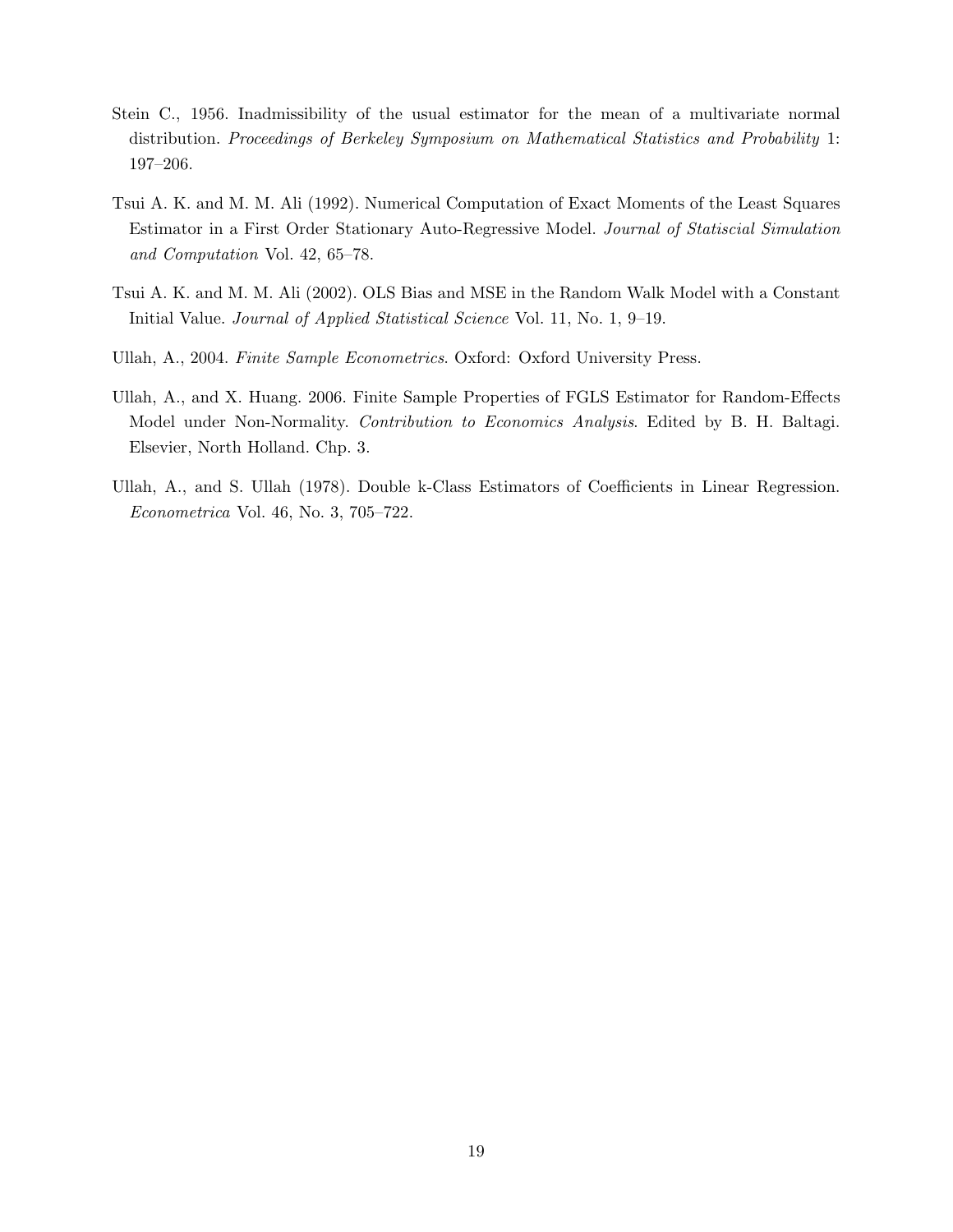# <span id="page-19-0"></span>A Appendix A

<span id="page-19-4"></span>**Lemma A.1:** If  $\Delta = \widehat{\Omega} - \Omega = O_p(n^{-1/2})$ , then we have the followings

<span id="page-19-3"></span>
$$
\widehat{\Omega}^{-1} = \underbrace{\Omega^{-1}}_{O_p(1)} - \underbrace{\Omega^{-1} \Delta \Omega^{-1}}_{O_p(n^{-1/2})} + \underbrace{\Omega^{-1} \Delta \Omega^{-1} \Delta \Omega^{-1}}_{O_p(n^{-1})} - \underbrace{\Omega^{-1} \Delta \Omega^{-1} \Delta \Omega^{-1} \Delta \Omega^{-1}}_{O_p(n^{-3/2})} + O_p(n^{-2}),
$$
\n(A.1)

$$
(X'\hat{\Omega}^{-1}X)^{-1} = \underbrace{(X'\Omega^{-1}X)^{-1}}_{O_p(n^{-1})} + \underbrace{(X'\Omega^{-1}X)^{-1}X'\Omega^{-1}\Delta\Omega^{-1}X(X'\Omega^{-1}X)^{-1}}_{O_p(n^{-3/2})}
$$
  
+ 
$$
\underbrace{(X'\Omega^{-1}X)^{-1}X'\Omega^{-1}\Delta\Omega^{-1}X(X'\Omega^{-1}X)^{-1}X'\Omega^{-1}\Delta\Omega^{-1}X(X'\Omega^{-1}X)^{-1}}_{O_p(n^{-2})}
$$
  
- 
$$
\underbrace{(X'\Omega^{-1}X)^{-1}X'\Omega^{-1}\Delta\Omega^{-1}\Delta\Omega^{-1}X(X'\Omega^{-1}X)^{-1}}_{O_p(n^{-2})} + O_p(n^{-5/2})
$$
 (A.2)

<span id="page-19-1"></span>
$$
X'\hat{\Omega}^{-1}u = \underbrace{X'\Omega^{-1}u}_{O_p(n^{1/2})} - \underbrace{X'\Omega^{-1}\Delta\Omega^{-1}u}_{O_p(1)} + \underbrace{X'\Omega^{-1}\Delta\Omega^{-1}\Delta\Omega^{-1}u}_{O_p(n^{-1/2})} + O_p(n^{-1}),
$$
\n(A.3)

let 
$$
\hat{P} = (X'\hat{\Omega}^{-1}X)^{-1}R'\Big[R(X'\hat{\Omega}^{-1}X)^{-1}R'\Big]^{-1}R
$$
, then  
\n
$$
\hat{P} = P + P_{-1/2} + O_p(n^{-1}),
$$
\n(A.4)

where  $P_{-1/2} = \left[I_k - P\right](X'\Omega^{-1}X)^{-1}X'\Omega^{-1}\Delta\Omega^{-1}XP = O_p(n^{-1/2})$ , and the suffixes show the order of magnitude in probability.

Proof:

Using the standard geometric expansion for the inverse of a matrix  $4$ , for large n, we have the followings

$$
\begin{split}\n\widehat{\Omega}^{-1} &= (\Omega + \Delta)^{-1} = \Omega^{-1} [I_n + \Delta \Omega^{-1}]^{-1} \\
&= \Omega^{-1} \Big[ I_n - \Delta \Omega^{-1} + \Delta \Omega^{-1} \Delta \Omega^{-1} - \Delta \Omega^{-1} \Delta \Omega^{-1} + \dots \Big] \\
&= \underbrace{\Omega^{-1}}_{O_p(1)} - \underbrace{\Omega^{-1} \Delta \Omega^{-1}}_{O_p(n^{-1/2})} + \underbrace{\Omega^{-1} \Delta \Omega^{-1} \Delta \Omega^{-1}}_{O_p(n^{-1})} - \underbrace{\Omega^{-1} \Delta \Omega^{-1} \Delta \Omega^{-1} \Delta \Omega^{-1}}_{O_p(n^{-3/2})} + O_p(n^{-2}),\n\end{split}
$$

which gives the results in equation  $(A.1)$ . Now, by using equation  $(A.1)$ , we have

<span id="page-19-2"></span>
$$
(X'\hat{\Omega}^{-1}X)^{-1} = \left[X'\Omega^{-1}X - X'\Omega^{-1}\Delta\Omega^{-1}X + X'\Omega^{-1}\Delta\Omega^{-1}X + ...\right]^{-1}
$$
  
=  $(X'\Omega^{-1}X)^{-1}\left[I_k - X'\Omega^{-1}\Delta\Omega^{-1}X(X'\Omega^{-1}X)^{-1} + X'\Omega^{-1}\Delta\Omega^{-1}\Delta\Omega^{-1}X(X'\Omega^{-1}X)^{-1} + ...\right]^{-1}$   

$$
A(I+A)^{-1} = I - A + A^2 - A^3 + ...
$$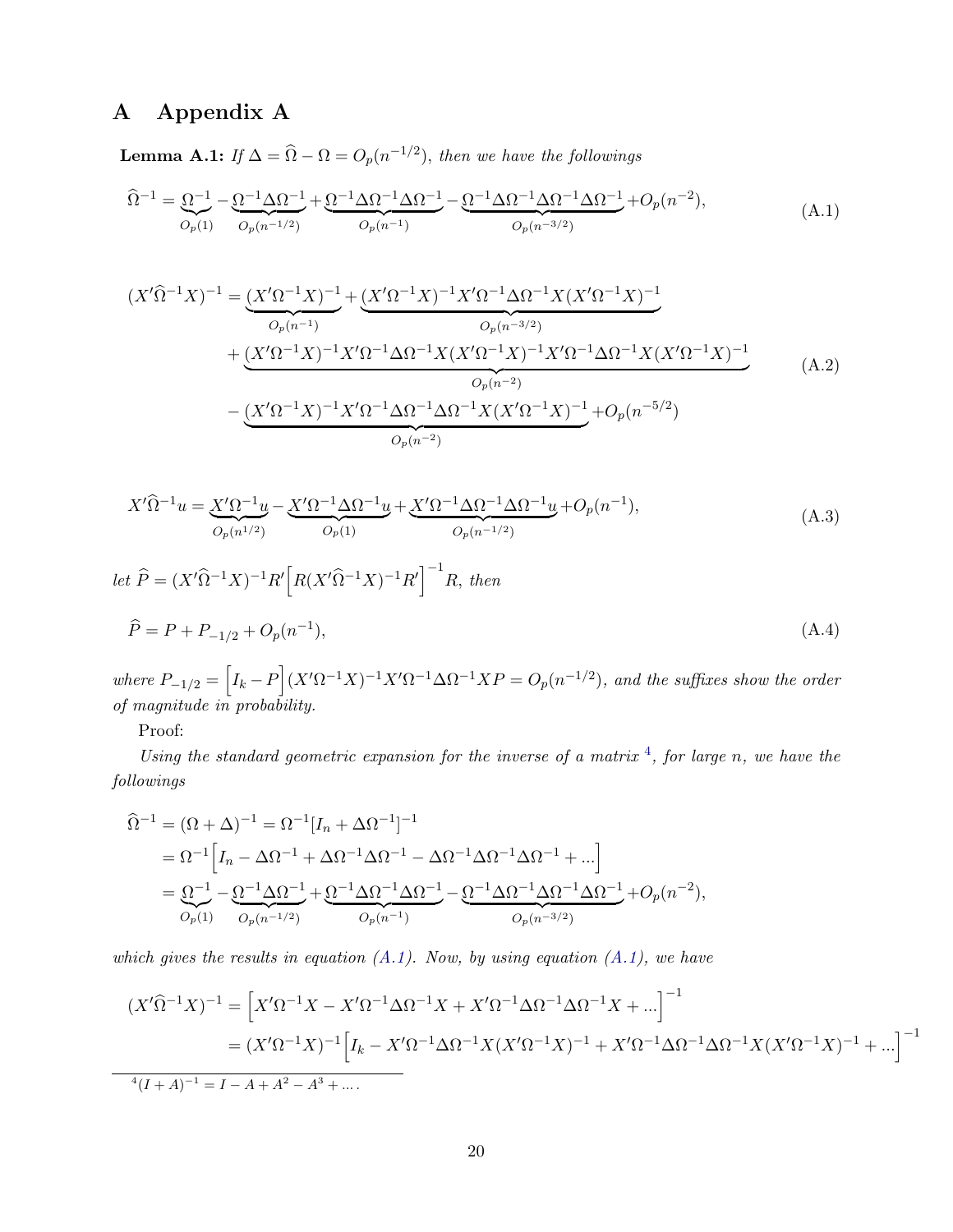$$
= \underbrace{(X'\Omega^{-1}X)^{-1}}_{O_p(n^{-1})} + \underbrace{(X'\Omega^{-1}X)^{-1}X'\Omega^{-1}\Delta\Omega^{-1}X(X'\Omega^{-1}X)^{-1}}_{O_p(n^{-3/2})}
$$
  
+ 
$$
\underbrace{(X'\Omega^{-1}X)^{-1}X'\Omega^{-1}\Delta\Omega^{-1}X(X'\Omega^{-1}X)^{-1}X'\Omega^{-1}\Delta\Omega^{-1}X(X'\Omega^{-1}X)^{-1}}_{O_p(n^{-2})}
$$
  
- 
$$
\underbrace{(X'\Omega^{-1}X)^{-1}X'\Omega^{-1}\Delta\Omega^{-1}\Delta\Omega^{-1}X(X'\Omega^{-1}X)^{-1}}_{O_p(n^{-2})} + O_p(n^{-5/2}),
$$

also we have

$$
X'\hat{\Omega}^{-1}u = \underbrace{X'\Omega^{-1}u}_{O_p(n^{1/2})} - \underbrace{X'\Omega^{-1}\Delta\Omega^{-1}u}_{O_p(1)} + \underbrace{X'\Omega^{-1}\Delta\Omega^{-1}\Delta\Omega^{-1}u}_{O_p(n^{-1/2})} + O_p(n^{-1}).
$$

By using the above results, we have

$$
\[R(X'\widehat{\Omega}^{-1}X)^{-1}R'\]^{-1} = S_1 + S_{1/2} + O_p(1),
$$

where

$$
S_1 = \left[ R(X'\Omega^{-1}X)^{-1}R' \right]^{-1} = O_p(n),
$$

and

$$
S_{1/2} = -S_1 R (X' \Omega^{-1} X)^{-1} X' \Omega^{-1} \Delta \Omega^{-1} X (X' \Omega^{-1} X)^{-1} R' S_1 = O_p(n^{1/2}),
$$

hence

$$
\widehat{P} = P + P_{-1/2} + O_p(n^{-1}),
$$

where

$$
P = (X'\Omega^{-1}X)^{-1}R'\Big[R(X'\Omega^{-1}X)^{-1}R'\Big]^{-1}R = O_p(1),
$$
  
\n
$$
P_{-1/2} = \Big[I_k - P\Big](X'\Omega^{-1}X)^{-1}X'\Omega^{-1}\Delta\Omega^{-1}XP = O_p(n^{-1/2}).
$$

Proof. Theorem [1](#page-7-1) :

<span id="page-20-0"></span>From equation [\(3.3\)](#page-4-2), we have

$$
\widehat{\beta} - \beta = (\widetilde{X}'\widetilde{X})^{-1}\widetilde{X}'\widetilde{u} = \xi_{-1/2},\tag{A.5}
$$

 $\blacksquare$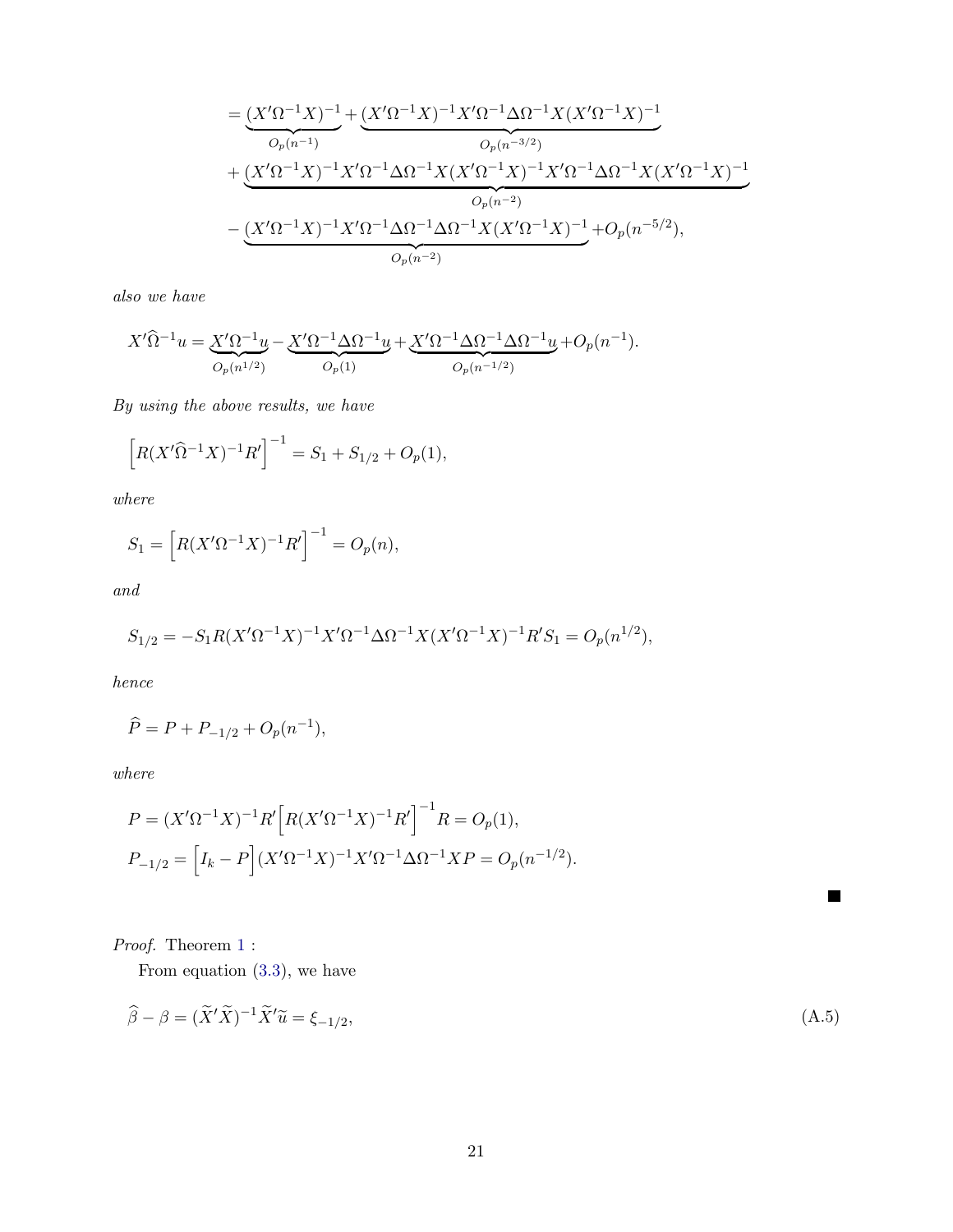where  $\xi_{-1/2}$ , is defined below, and the suffix shows the order of magnitude in probability,

$$
\xi_{-1/2} = (\widetilde{X}'\widetilde{X})^{-1}\widetilde{X}'\widetilde{u} = O_p((NT)^{-1/2}).
$$

<span id="page-21-0"></span>Using equation  $(A.5)$  in equation  $(3.9)$ , we have

$$
\frac{1}{\hat{D}} = \left[ (\hat{\beta} - \tilde{\beta})' W (\hat{\beta} - \tilde{\beta}) \right]^{-1} = \left[ \hat{\beta}' \tilde{P}' W \tilde{P} \hat{\beta} \right]^{-1} = \left[ \left( \beta + \xi_{-1/2} \right)' \tilde{P}' W \tilde{P} \left( \beta + \xi_{-1/2} \right) \right]^{-1}
$$
\n
$$
= \left[ \tilde{\phi} + 2\beta' \tilde{P}' W \tilde{P} \xi_{-1/2} \right]^{-1} = \frac{1}{\tilde{\phi}} \left[ 1 + \frac{2}{\tilde{\phi}} \beta' \tilde{P}' W \tilde{P} \xi_{-1/2} \right]^{-1} = \frac{1}{\tilde{\phi}} \left[ 1 - \frac{2}{\tilde{\phi}} \beta' \tilde{P}' W \tilde{P} \xi_{-1/2} \right] + O_p((NT)^{-2})
$$
\n
$$
\equiv \frac{1}{\tilde{\phi}} - \frac{1}{\tilde{\phi}^2} D_{1/2} + O_p((NT)^{-2}), \tag{A.6}
$$
\n
$$
O_p((NT)^{-1}) - O_p((NT)^{-3/2})
$$

where  $D_{1/2} = 2\beta' \tilde{P}' W \tilde{P} \xi_{-1/2} = O_p((NT)^{1/2}), \ \tilde{\phi} = \beta' \tilde{P}' W \tilde{P} \beta = O(NT)$ , and the last equality above holds by using the standard geometric expansion. The terms with order  $O_p((NT)^{-2})$  and smaller are dropped, because they will not enter in the calculation of the bias and MSEM of the average estimator up to the orders of interest.

<span id="page-21-1"></span>Employing equations  $(A.6)$  in equation  $(3.7)$ , we obtain

$$
\widehat{\beta}_A - \beta = (\widehat{\beta} - \beta) - \tau \Big[ \frac{1}{\widetilde{\phi}} - \frac{1}{\widetilde{\phi}^2} D_{1/2} + O_p((NT)^{-2}) \Big] \widetilde{P}\widehat{\beta}
$$
\n
$$
= \zeta_{-1/2} + \zeta_{-1} + \zeta_{-3/2} + O_p((NT)^{-2}),
$$
\n(A.7)

where  $\zeta_{-1/2}, \zeta_{-1}$  and  $\zeta_{-3/2}$  are defined below

$$
\zeta_{-1/2} = \xi_{-1/2} = O_p((NT)^{-1/2}),
$$
  
\n
$$
\zeta_{-1} = -\frac{\tau}{\phi} \widetilde{P} \beta = O_p((NT)^{-1}),
$$
  
\n
$$
\zeta_{-3/2} = -\frac{\tau}{\phi} \widetilde{P} \xi_{-1/2} + \frac{\tau}{\widetilde{\phi}^2} D_{1/2} \widetilde{P} \beta = O_p((NT)^{-3/2}).
$$

The bias of the average estimator using the approximations in equation [\(A.7\)](#page-21-1) up to order  $O((NT)^{-1})$  is

<span id="page-21-2"></span>
$$
\mathbb{E}(\widehat{\beta}_A - \beta) = \mathbb{E}(\zeta_{-1/2} + \zeta_{-1}) = \mathbb{E}(\xi_{-1/2}) - \frac{\tau}{\widetilde{\phi}}\widetilde{P}\beta = -\frac{\tau}{\widetilde{\phi}}\widetilde{P}\beta,
$$
\n(A.8)

where the last equality holds because  $\mathbb{E}(u) = 0$ , hence

$$
\mathbb{E}(\xi_{-1/2}) = (\widetilde{X}'\widetilde{X})^{-1}\widetilde{X}'\mathbb{E}(\widetilde{u}) = 0.
$$
\n(A.9)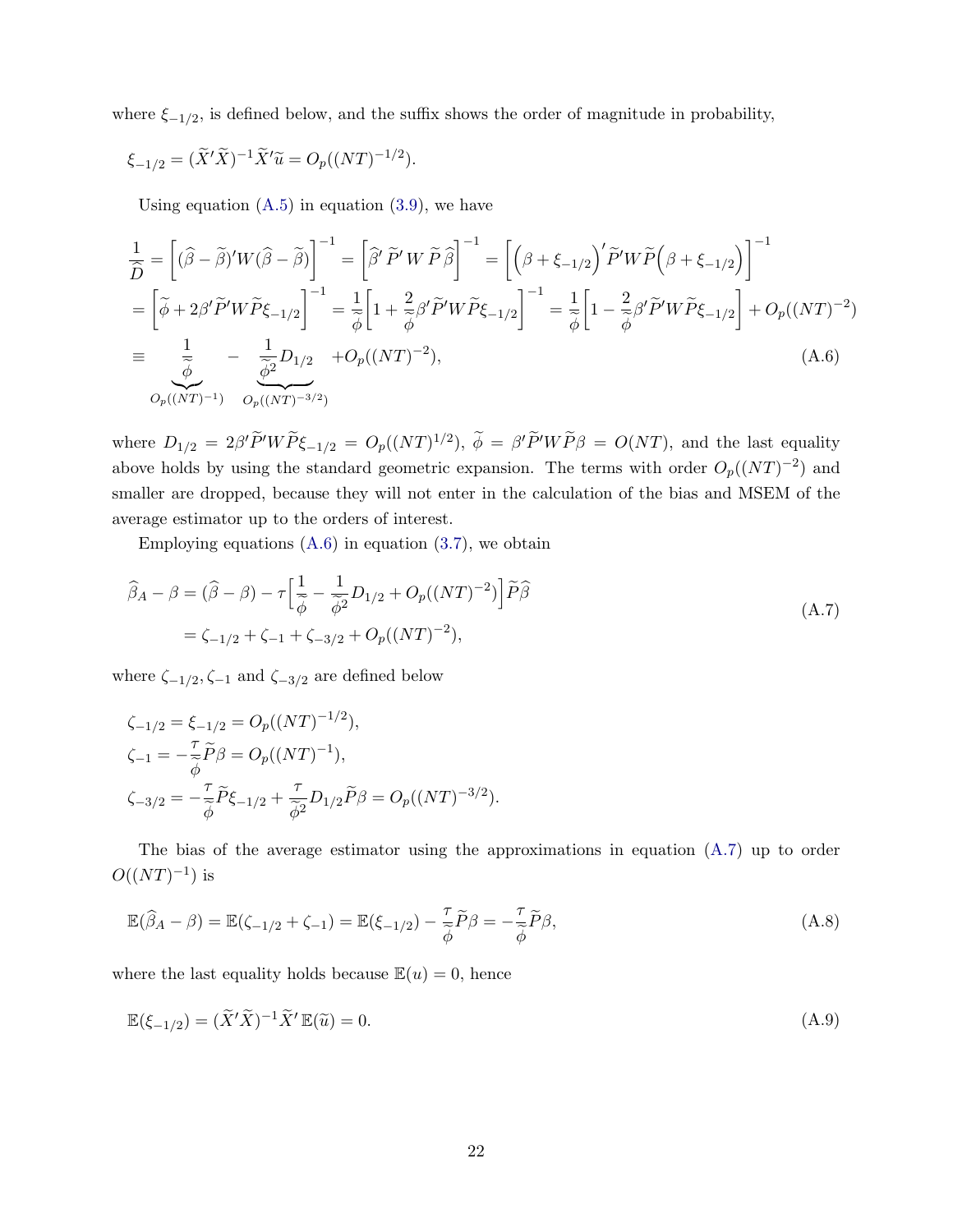<span id="page-22-5"></span>The MSEM up to order  $O((NT)^{-2})$  is

$$
\mathbb{E}\left[ (\widehat{\beta}_A - \beta)(\widehat{\beta}_A - \beta)' \right] = \mathbb{E}(\Gamma_{-1} + \Gamma_{-3/2} + \Gamma_{-2}),\tag{A.10}
$$

where  $\Gamma_{-1},$   $\Gamma_{-3/2}$  and  $\Gamma_{-2}$  are

$$
\begin{aligned} \Gamma_{-1} &= \zeta_{-1/2}\zeta_{-1/2}', \\ \Gamma_{-3/2} &= \zeta_{-1/2}\zeta_{-1}' + \zeta_{-1}\zeta_{-1/2}', \\ \Gamma_{-2} &= \zeta_{-1/2}\zeta_{-3/2}' + \zeta_{-3/2}\zeta_{-1/2}' + \zeta_{-1}\zeta_{-1}', \end{aligned}
$$

and we give their expectations below

<span id="page-22-2"></span>
$$
\mathbb{E}(\Gamma_{-1}) = \mathbb{E}\left( (\widetilde{X}'\widetilde{X})^{-1}\widetilde{X}'\widetilde{u}\widetilde{u}'\widetilde{X}(\widetilde{X}'\widetilde{X})^{-1} \right) = \sigma^2(\widetilde{X}'\widetilde{X})^{-1},\tag{A.11}
$$

<span id="page-22-3"></span>
$$
\mathbb{E}(\Gamma_{-3/2}) = \mathbb{E}(\zeta_{-1/2}\zeta_{-1}') + \mathbb{E}(\zeta_{-1}\zeta_{-1/2}') = 0,
$$
\n(A.12)

because

<span id="page-22-4"></span>
$$
\mathbb{E}(\zeta_{-1}\zeta_{-1/2}') = \mathbb{E}\left[-\frac{\tau}{\phi}\widetilde{P}\beta\xi_{-1/2}'\right] = -\frac{\tau}{\widetilde{\phi}}\widetilde{P}\beta\,\mathbb{E}(\xi_{-1/2}') = 0,\tag{A.13}
$$

where the last equality holds by [\(A.9\)](#page-21-2). Also, we have

$$
\mathbb{E}(\Gamma_{-2}) = \mathbb{E}(\zeta_{-1/2}\zeta'_{-3/2}) + \mathbb{E}(\zeta_{-3/2}\zeta'_{-1/2}) + \mathbb{E}(\zeta_{-1}\zeta'_{-1})
$$
\n
$$
= \frac{\tau^2}{\tilde{\phi}^2} \tilde{P}\beta\beta'\tilde{P}' - \frac{\tau}{\tilde{\phi}}\sigma^2 \left[ \tilde{P}(\tilde{X}'\tilde{X})^{-1} + (\tilde{X}'\tilde{X})^{-1}\tilde{P}' \right]
$$
\n
$$
+ \frac{2\tau}{\tilde{\phi}^2}\sigma^2 \left[ \tilde{P}\beta\beta'\tilde{P}'W\tilde{P}(\tilde{X}'\tilde{X})^{-1} + (\tilde{X}'\tilde{X})^{-1}\tilde{P}'W\tilde{P}\beta\beta'\tilde{P}' \right],
$$
\n(A.14)

where the last equality above holds by using equations [\(A.15\)](#page-22-0) and [\(A.16\)](#page-22-1) below

<span id="page-22-0"></span>
$$
\mathbb{E}(\zeta_{-1}\zeta_{-1}') = \frac{\tau^2}{\tilde{\phi}^2} \tilde{P}\beta\beta'\tilde{P}',\tag{A.15}
$$

<span id="page-22-1"></span>and

$$
\mathbb{E}(\zeta_{-3/2}\zeta_{-1/2}') = -\frac{\tau}{\tilde{\phi}}\widetilde{P}\mathbb{E}(\xi_{-1/2}\xi_{-1/2}') + \frac{\tau}{\tilde{\phi}^2}\mathbb{E}(D_{1/2}\widetilde{P}\beta\xi_{-1/2}') \n= -\frac{\tau}{\tilde{\phi}}\sigma^2\widetilde{P}(\widetilde{X}'\widetilde{X})^{-1} + \frac{2\tau}{\tilde{\phi}^2}\sigma^2\widetilde{P}\beta\beta'\widetilde{P}'W\widetilde{P}(\widetilde{X}'\widetilde{X})^{-1},
$$
\n(A.16)

and the last equality above holds by using

<span id="page-22-6"></span>
$$
\mathbb{E}(D_{1/2}\widetilde{P}\beta\xi_{-1/2}') = 2\widetilde{P}\beta\beta'\widetilde{P}'W\widetilde{P}\mathbb{E}\left(\xi_{-1/2}\xi_{-1/2}'\right) = 2\sigma^2\widetilde{P}\beta\beta'\widetilde{P}'W\widetilde{P}(\widetilde{X}\widetilde{X})^{-1}.
$$
\n(A.17)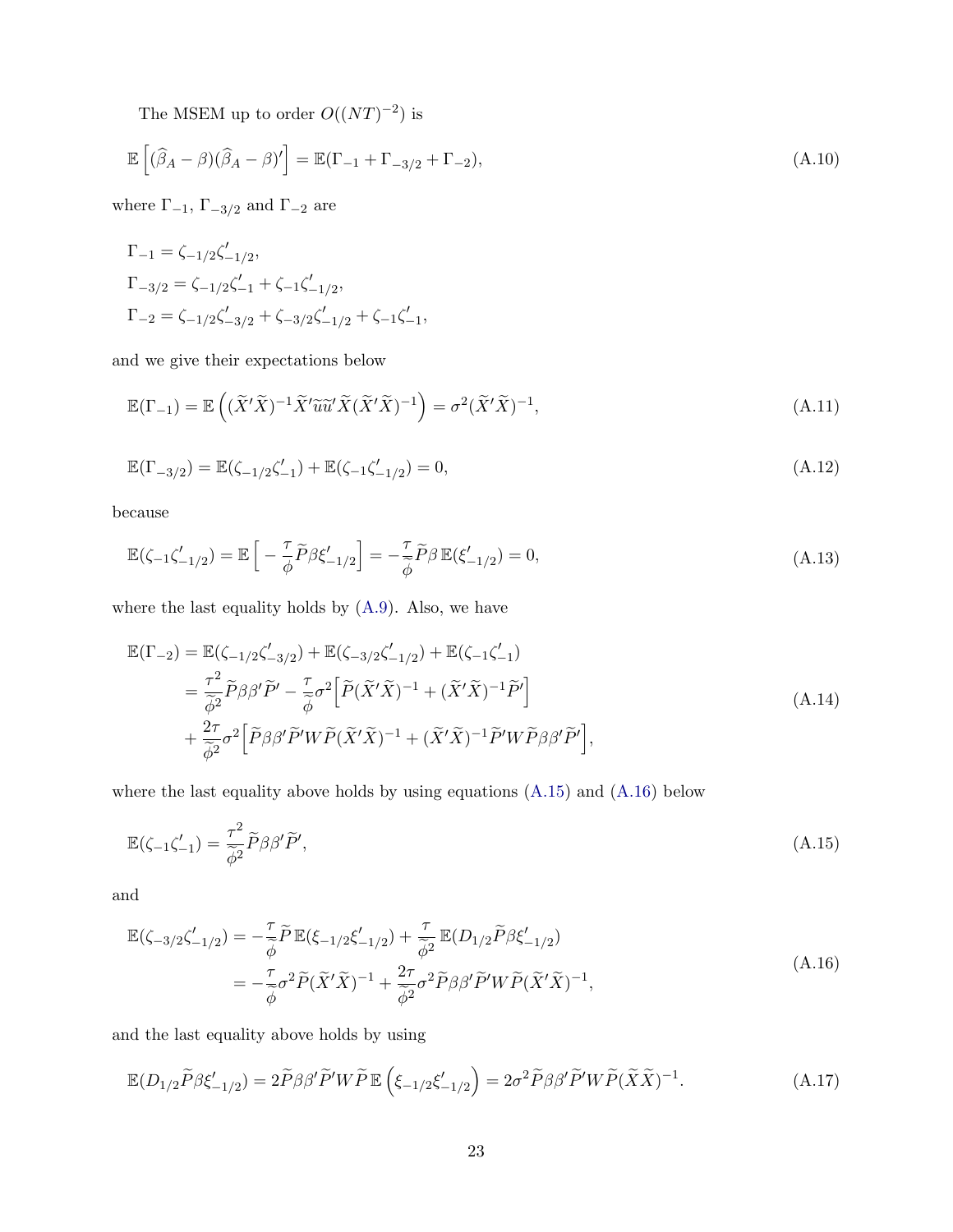By employing the results of equations  $(A.11), (A.12)$  $(A.11), (A.12)$  and  $(A.14),$  in equation  $(A.10)$ , we obtain the MSEM of the average estimator up to order  $O((NT)^{-2})$ , as below

$$
\begin{split} \text{MSEM}(\hat{\beta}_{A}) &= \text{MSEM}(\hat{\beta}) + \frac{\tau^{2}}{\tilde{\phi}^{2}} \tilde{P} \beta \beta' \tilde{P}' - \frac{2\tau}{\tilde{\phi}} \sigma^{2} \tilde{P} (\tilde{X}' \tilde{X})^{-1} \tilde{P}' \\ &+ \frac{2\tau}{\tilde{\phi}^{2}} \sigma^{2} \bigg[ \tilde{P} \beta \beta' \tilde{P}' W \tilde{P} (\tilde{X}' \tilde{X})^{-1} \tilde{P}' + \tilde{P} (\tilde{X}' \tilde{X})^{-1} \tilde{P}' W \tilde{P} \beta \beta' \tilde{P}' \bigg], \end{split} \tag{A.18}
$$

where the use has been made of

<span id="page-23-3"></span>
$$
\widetilde{P}(\widetilde{X}'\widetilde{X})^{-1}\widetilde{P}' = \widetilde{P}(\widetilde{X}'\widetilde{X})^{-1} = (\widetilde{X}'\widetilde{X})^{-1}\widetilde{P}'.
$$
\n(A.19)

Further, the risk of the average estimator up to order  $O((NT)^{-1})$ , can be written as

$$
Risk(\hat{\beta}_A) = \mathbb{E}\left[ (\hat{\beta}_A - \beta)'W(\hat{\beta}_A - \beta) \right] = \text{tr}\left[ W \mathbb{E}\left[ (\hat{\beta}_A - \beta)(\hat{\beta}_A - \beta)'\right] \right] = \text{tr}\left[ W \text{MSEM}(\hat{\beta}_A) \right]
$$
  
= Risk(\hat{\beta}) +  $\frac{\tau^2}{\tilde{\phi}} - \frac{2\tau}{\tilde{\phi}} \sigma^2 \text{tr}\left[ W \tilde{P}(\tilde{X}'\tilde{X})^{-1} \tilde{P}' \right] + \frac{4\tau}{\tilde{\phi}^2} \sigma^2 \left[ \beta' \tilde{P}' W \tilde{P}(\tilde{X}'\tilde{X})^{-1} \tilde{P}' W \tilde{P} \beta \right].$  (A.20)

<span id="page-23-2"></span><span id="page-23-0"></span>**The Second Service** 

Proof. Theorem [2](#page-8-3) :

<span id="page-23-1"></span>Note that, we have

$$
\hat{\mu} = \hat{\sigma}^2 \operatorname{tr}\left(\widetilde{P}(\widetilde{X}'\widetilde{X})^{-1}W\right) = \widetilde{\mu} + \mu_{-1/2} + O_p((NT)^{-1}),\tag{A.21}
$$

where  $\mu_{-1/2} = \text{tr} \left( \tilde{P} (\tilde{X}' \tilde{X})^{-1} W \right) (\hat{\sigma}^2 - \sigma^2) = \frac{\tilde{\mu}}{\sigma^2} (\hat{\sigma}^2 - \sigma^2)$ , and  $\tilde{\mu} = \sigma^2 \text{tr} \left( \tilde{P} (\tilde{X}' \tilde{X})^{-1} W \right) = O(1)$ . Employing the results of  $(A.6)$  and  $(A.21)$  in equation  $(3.8)$ , we obtain

$$
\widehat{\beta}_M - \beta = (\widehat{\beta} - \beta) - \left[ \widetilde{\mu} + \mu_{-1/2} + O_p((NT)^{-1}) \right] \left[ \frac{1}{\widetilde{\phi}} - \frac{1}{\widetilde{\phi}^2} D_{1/2} + O_p((NT)^{-2}) \right] \widetilde{P}\widehat{\beta}
$$
\n
$$
= \zeta_{-1/2} + \zeta_{-1} + \zeta_{-3/2} + O_p((NT)^{-2}), \tag{A.22}
$$

where  $\zeta_{-1/2}, \check{\zeta}_{-1}$  and  $\check{\zeta}_{-3/2}$  are defined below

$$
\zeta_{-1/2} = \xi_{-1/2} = O_p((NT)^{-1/2}),
$$
  
\n
$$
\check{\zeta}_{-1} = -\frac{\widetilde{\mu}}{\widetilde{\phi}} \widetilde{P} \beta = O_p((NT)^{-1}),
$$
  
\n
$$
\check{\zeta}_{-3/2} = -\frac{\widetilde{\mu}}{\widetilde{\phi}} \widetilde{P} \xi_{-1/2} + \frac{\widetilde{\mu}}{\widetilde{\phi}^2} D_{1/2} \widetilde{P} \beta - \frac{\mu_{-1/2}}{\widetilde{\phi}} \widetilde{P} \beta = O_p((NT)^{-3/2}),
$$

and  $\xi_{-1/2}$  is defined in [\(A.5\)](#page-20-0).

The bias of the weighted average MMSE estimator using equation [\(A.22\)](#page-23-2) up to order  $O((NT)^{-1})$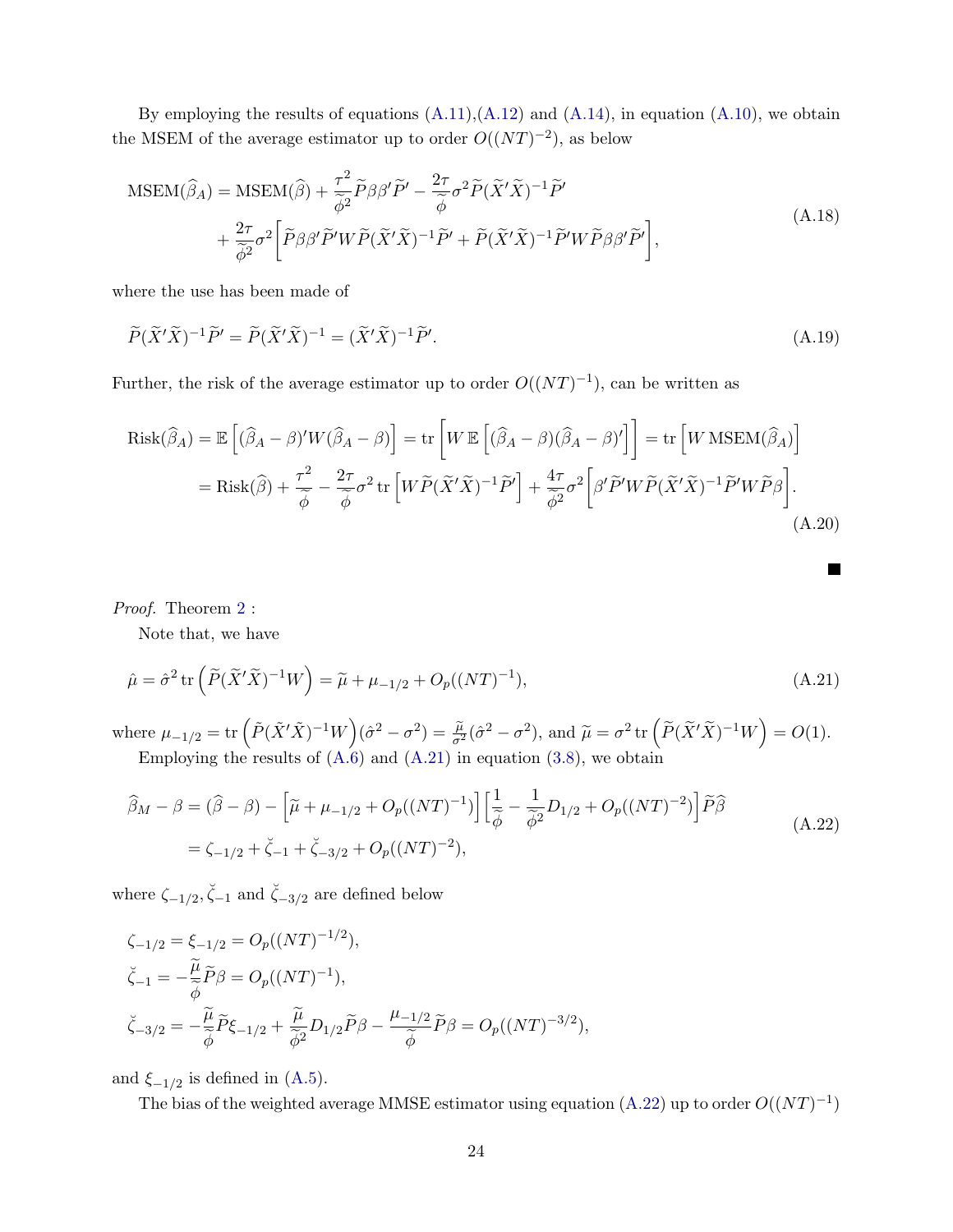$$
\mathrm{is}\,
$$

$$
\mathbb{E}(\widehat{\beta}_M - \beta) = \mathbb{E}(\zeta_{-1/2} + \breve{\zeta}_{-1}) = \mathbb{E}(\xi_{-1/2}) - \frac{\widetilde{\mu}}{\widetilde{\phi}}\widetilde{P}\beta = -\frac{\widetilde{\mu}}{\widetilde{\phi}}\widetilde{P}\beta,
$$
\n(A.23)

where the use has been made of equation [\(A.9\)](#page-21-2).

<span id="page-24-4"></span>The MSEM up to order  $O((NT)^{-2})$  is

$$
\mathbb{E}\left[ (\widehat{\beta}_M - \beta)(\widehat{\beta}_M - \beta)' \right] = \mathbb{E}(\Gamma_{-1} + \breve{\Gamma}_{-3/2} + \breve{\Gamma}_{-2}), \tag{A.24}
$$

where  $\Gamma_{-1}$ ,  $\check{\Gamma}_{-3/2}$  and  $\check{\Gamma}_{-2}$  are

$$
\begin{aligned} \Gamma_{-1} &= \zeta_{-1/2} \zeta_{-1/2}', \\ \breve{\Gamma}_{-3/2} &= \zeta_{-1/2} \breve{\zeta}_{-1}' + \breve{\zeta}_{-1} \zeta_{-1/2}', \\ \breve{\Gamma}_{-2} &= \zeta_{-1/2} \breve{\zeta}_{-3/2}' + \breve{\zeta}_{-3/2} \zeta_{-1/2}' + \breve{\zeta}_{-1} \breve{\zeta}_{-1}', \end{aligned}
$$

and we give their expectations below

<span id="page-24-1"></span>
$$
\mathbb{E}(\Gamma_{-1}) = \mathbb{E}\left( (\tilde{X}'\tilde{X})^{-1} \tilde{X}' \tilde{u}\tilde{u}' \tilde{X} (\tilde{X}'\tilde{X})^{-1} \right) = \sigma^2 (\tilde{X}'\tilde{X})^{-1},\tag{A.25}
$$

<span id="page-24-2"></span>
$$
\mathbb{E}(\breve{\Gamma}_{-3/2}) = \mathbb{E}(\zeta_{-1/2}\breve{\zeta}'_{-1}) + \mathbb{E}(\breve{\zeta}_{-1}\zeta'_{-1/2}) = 0,
$$
\n(A.26)

because

<span id="page-24-3"></span>
$$
\mathbb{E}(\check{\zeta}_{-1}\zeta'_{-1/2}) = \mathbb{E}\left[-\frac{\widetilde{\mu}}{\widetilde{\phi}}\widetilde{P}\beta\xi'_{-1/2}\right] = -\frac{\widetilde{\mu}}{\widetilde{\phi}}\widetilde{P}\beta\,\mathbb{E}(\xi_{-1/2}) = 0,\tag{A.27}
$$

where the last equality holds by [\(A.9\)](#page-21-2). Also, we have

$$
\mathbb{E}(\breve{\Gamma}_{-2}) = \mathbb{E}(\zeta_{-1/2}\breve{\zeta}'_{-3/2}) + \mathbb{E}(\breve{\zeta}_{-3/2}\zeta'_{-1/2}) + \mathbb{E}(\breve{\zeta}_{-1}\breve{\zeta}'_{-1}) \n= \frac{\widetilde{\mu}^2}{\widetilde{\phi}^2} \widetilde{P}\beta\beta'\widetilde{P}' - \frac{\widetilde{\mu}}{\widetilde{\phi}}\sigma^2 \left[ \widetilde{P}(\widetilde{X}'\widetilde{X})^{-1} + (\widetilde{X}'\widetilde{X})^{-1}\widetilde{P}' \right] \n+ \frac{2\widetilde{\mu}}{\widetilde{\phi}^2}\sigma^2 \left[ \widetilde{P}\beta\beta'\widetilde{P}'W\widetilde{P}(\widetilde{X}'\widetilde{X})^{-1} + (\widetilde{X}'\widetilde{X})^{-1}\widetilde{P}'W\widetilde{P}\beta\beta'\widetilde{P}' \right],
$$
\n(A.28)

where the last equality above holds by using equations [\(A.29\)](#page-24-0) and [\(A.30\)](#page-25-1) below

<span id="page-24-0"></span>
$$
\mathbb{E}(\breve{\zeta}_{-1}\breve{\zeta}'_{-1}) = \frac{\widetilde{\mu}^2}{\widetilde{\phi}^2} \widetilde{P}\beta\beta'\widetilde{P}',\tag{A.29}
$$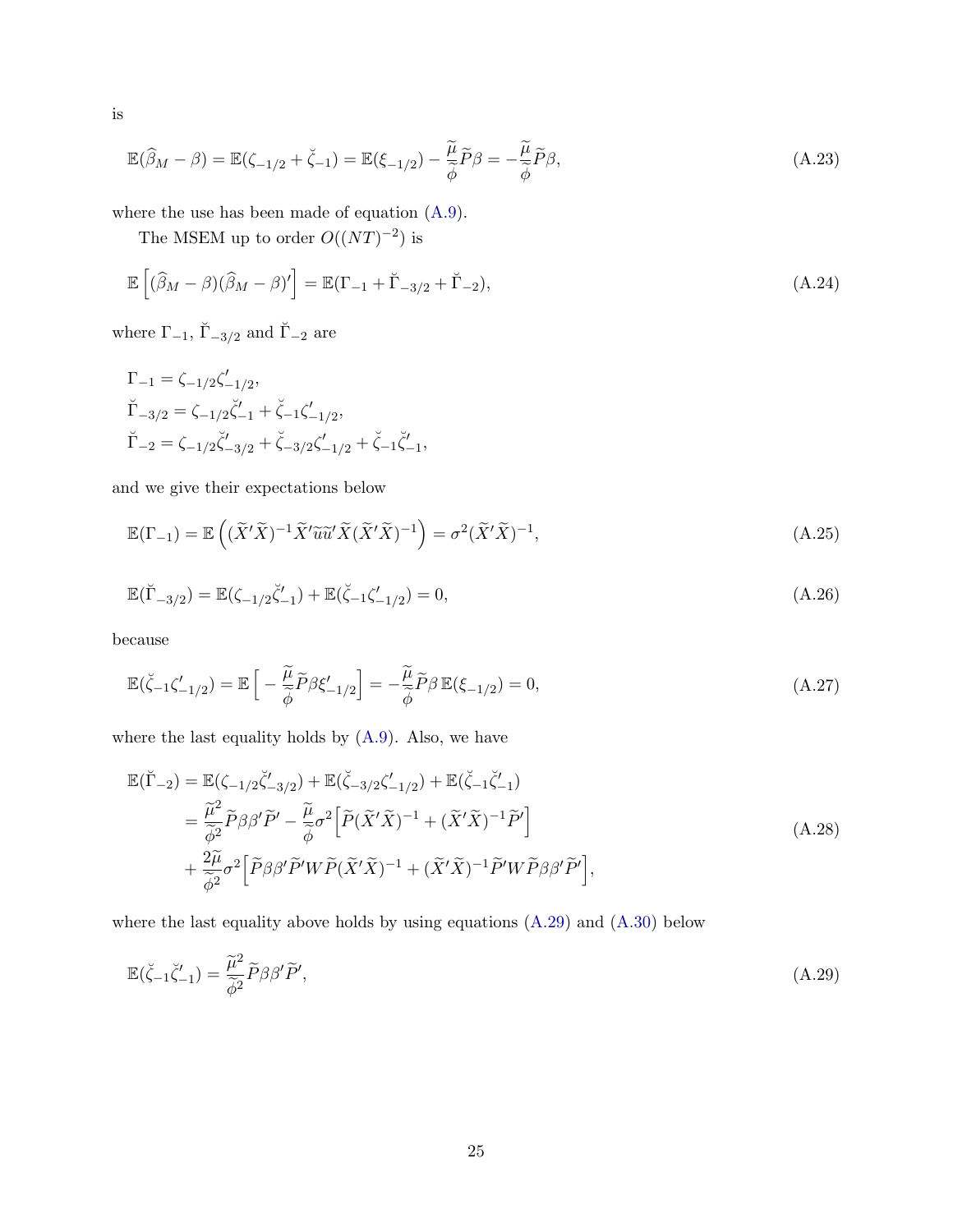<span id="page-25-1"></span>and

$$
\mathbb{E}(\check{\zeta}_{-3/2}\zeta'_{-1/2}) = -\frac{\widetilde{\mu}}{\widetilde{\phi}}\widetilde{P}\,\mathbb{E}(\xi_{-1/2}\xi'_{-1/2}) + \frac{\widetilde{\mu}}{\widetilde{\phi}^2}\,\mathbb{E}(D_{1/2}\widetilde{P}\beta\xi'_{-1/2}) - \mathbb{E}(\frac{\mu_{-1/2}}{\widetilde{\phi}}\widetilde{P}\beta\xi'_{-1/2})
$$
\n
$$
= -\frac{\widetilde{\mu}}{\widetilde{\phi}}\sigma^2\widetilde{P}(\widetilde{X}'\widetilde{X})^{-1} + \frac{2\widetilde{\mu}}{\widetilde{\phi}^2}\sigma^2\widetilde{P}\beta\beta'\widetilde{P}'W\widetilde{P}(\widetilde{X}'\widetilde{X})^{-1},
$$
\n(A.30)

where the last equality holds by using [\(A.17\)](#page-22-6), and

$$
\mathbb{E}(\mu_{-1/2}\xi_{-1/2}) = \frac{\widetilde{\mu}}{\sigma^2} (\widetilde{X}'\widetilde{X})^{-1} \widetilde{X}' \mathbb{E}(\widetilde{u}(\widehat{\sigma}^2 - \sigma^2)) = 0,
$$
\n(A.31)

because of the normality of the errors.

By employing the results of equations  $(A.25), (A.26)$  $(A.25), (A.26)$  and  $(A.28),$  in equation  $(A.24)$ , we obtain the MSEM of the estimator up to order  $O((NT)^{-2})$ , as below

$$
\begin{split} \text{MSEM}(\hat{\beta}_M) &= \text{MSEM}(\hat{\beta}) + \frac{\tilde{\mu}^2}{\tilde{\phi}^2} \tilde{P} \beta \beta' \tilde{P}' - \frac{2\tilde{\mu}}{\tilde{\phi}} \sigma^2 \tilde{P} (\tilde{X}' \tilde{X})^{-1} \tilde{P}' + \frac{2\tilde{\mu}}{\tilde{\phi}^2} \sigma^2 \bigg[ \tilde{P} \beta \beta' \tilde{P}' W \tilde{P} (\tilde{X}' \tilde{X})^{-1} \tilde{P}' \\ &+ \tilde{P} (\tilde{X}' \tilde{X})^{-1} \tilde{P}' W \tilde{P} \beta \beta' \tilde{P}' \bigg], \end{split} \tag{A.32}
$$

where the use has been made of equation [\(A.19\)](#page-23-3). Further, the risk of the estimator up to order  $O((NT)^{-1})$ , can be written as

<span id="page-25-0"></span>
$$
\text{Risk}(\widehat{\beta}_M) = \mathbb{E}\left[ (\widehat{\beta}_M - \beta)' W \widehat{\beta}_M - \beta \right] = \text{tr}\left[ W \mathbb{E}\left[ (\widehat{\beta}_M - \beta) (\widehat{\beta}_M - \beta)' \right] \right] = \text{tr}\left[ W \text{MSEM}(\widehat{\beta}_M) \right]
$$

$$
= \text{Risk}(\widehat{\beta}) + \frac{\widetilde{\mu}^2}{\widetilde{\phi}} - \frac{2\widetilde{\mu}}{\widetilde{\phi}} \sigma^2 \text{ tr}\left[ W \widetilde{P} (\widetilde{X}' \widetilde{X})^{-1} \widetilde{P}' \right] + \frac{4\widetilde{\mu}}{\widetilde{\phi}^2} \sigma^2 \beta' \widetilde{P}' W \widetilde{P} (\widetilde{X}' \widetilde{X})^{-1} \widetilde{P}' W \widetilde{P} \beta. \tag{A.33}
$$

 $\blacksquare$ 

Proof. Theorem [3](#page-10-0) :

Note that

$$
\hat{\lambda} = \lambda + \frac{\lambda f}{\sqrt{N}} + O_p(N^{-1}),\tag{A.34}
$$

where

$$
f = \frac{1}{\sqrt{N}\sigma^2} u' \left(\frac{M_D}{T-1} - \lambda Z_D\right) u - (1-\lambda) \left(\frac{\alpha'\alpha}{\sqrt{N}\sigma_\alpha^2}\right) - \frac{2}{\sqrt{N}\sigma_\eta^2} u' D\alpha,\tag{A.35}
$$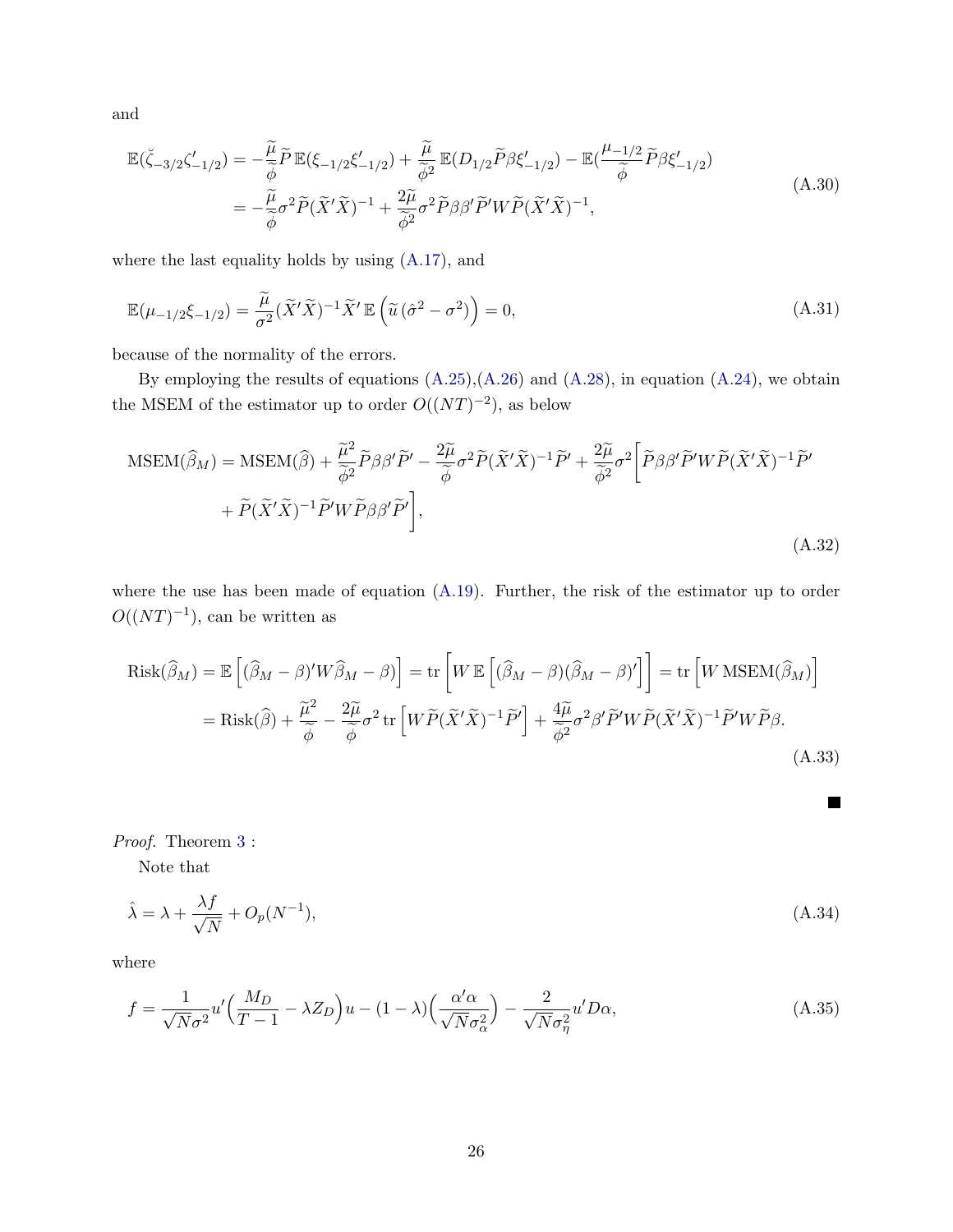for a proof see [Ullah and Huang](#page-18-4) [\(2006\)](#page-18-4). Hence, we have

$$
\Delta = \hat{\Omega} - \Omega = Z_D(\hat{\lambda}^{-1} - \lambda^{-1}) = -\frac{1}{\sqrt{N}\lambda} Z_D f + o_p(N^{-1/2}),
$$
\n(A.36)

where the last equality holds by expansion of the inverse of  $\hat{\lambda}^{-1}$ .

<span id="page-26-0"></span>Using the results of Lemma [A.1,](#page-19-4) in equation [\(3.13\)](#page-6-0), we have

$$
\widehat{\beta} - \beta = (X'\widehat{\Omega}^{-1}X)^{-1}X'\widehat{\Omega}^{-1}\epsilon = \xi_{-1/2} + \xi_{-1} + \xi_{-3/2} + O_p(N^{-2}),\tag{A.37}
$$

where  $\xi_{-1/2}, \xi_{-1/2}$ , and  $\xi_{-3/2}$  are defined below, and the suffixes show the order of magnitude in probability,

$$
\xi_{-1/2} = (X'\Omega^{-1}X)^{-1}X'\Omega^{-1}\epsilon = O_p(N^{-1/2}),
$$
  
\n
$$
\xi_{-1} = -(X'\Omega^{-1}X)^{-1}X'\Omega^{-1}\Delta Q\epsilon = O_p(N^{-1}),
$$
  
\n
$$
\xi_{-3/2} = (X'\Omega^{-1}X)^{-1}X'\Omega^{-1}\Delta Q\Delta Q\epsilon = O_p(N^{-3/2})
$$

and  $Q = \Omega^{-1} - \Omega^{-1} X (X'\Omega^{-1}X)^{-1} X'\Omega^{-1}$ .

Using equation  $(A.37)$  in equation  $(3.17)$ , we have

$$
\frac{1}{\hat{D}} = [(\hat{\beta} - \tilde{\beta})'W(\hat{\beta} - \tilde{\beta})]^{-1} = [\hat{\beta}' \hat{P}' W \hat{P} \hat{\beta}]^{-1}
$$
\n
$$
= [(\beta + \xi_{-1/2} + O_p(N^{-1}))' [P + P_{-1/2} + O_p(N^{-1})]' W [P + P_{-1/2} + O_p(N^{-1})] (\beta + \xi_{-1/2} + O_p(N^{-1}))]^{-1}
$$
\n
$$
= [\phi + 2\beta' P' W P \xi_{-1/2} + 2\beta' P' W P_{-1/2} \beta + O_p(1)]^{-1}
$$
\n
$$
= \frac{1}{\phi} [1 + \frac{2}{\phi} \beta' P' W P \xi_{-1/2} + \frac{2}{\phi} \beta' P' W P_{-1/2} \beta + O_p(N^{-1})]^{-1}
$$
\n
$$
= \frac{1}{\phi} [1 - \frac{2}{\phi} \beta' P' W P \xi_{-1/2} - \frac{2}{\phi} \beta' P' W P_{-1/2} \beta] + O_p(N^{-2})
$$
\n
$$
= \frac{1}{\phi} - \frac{1}{\phi^2} D_{1/2} + O_p(N^{-2}),
$$
\n(A.38)\n
$$
O_p(N^{-1}) - O_p(N^{-3/2})
$$

<span id="page-26-1"></span>where  $D_{1/2} = 2 \left[ \beta' P' W P \xi_{-1/2} + \beta' P' W P_{-1/2} \beta \right] = O_p(N^{1/2}), \phi = \beta' P' W P \beta = O(N)$ , and the last equality above holds by using the standard geometric expansion. Also, the use has been made of equations [\(A.1\)](#page-19-3)–[\(A.4\)](#page-19-1). The terms with order  $O_p(N^{-2})$  and smaller are dropped, because they will not enter in the calculation of the bias and MSEM of the average estimator up to the orders of interest.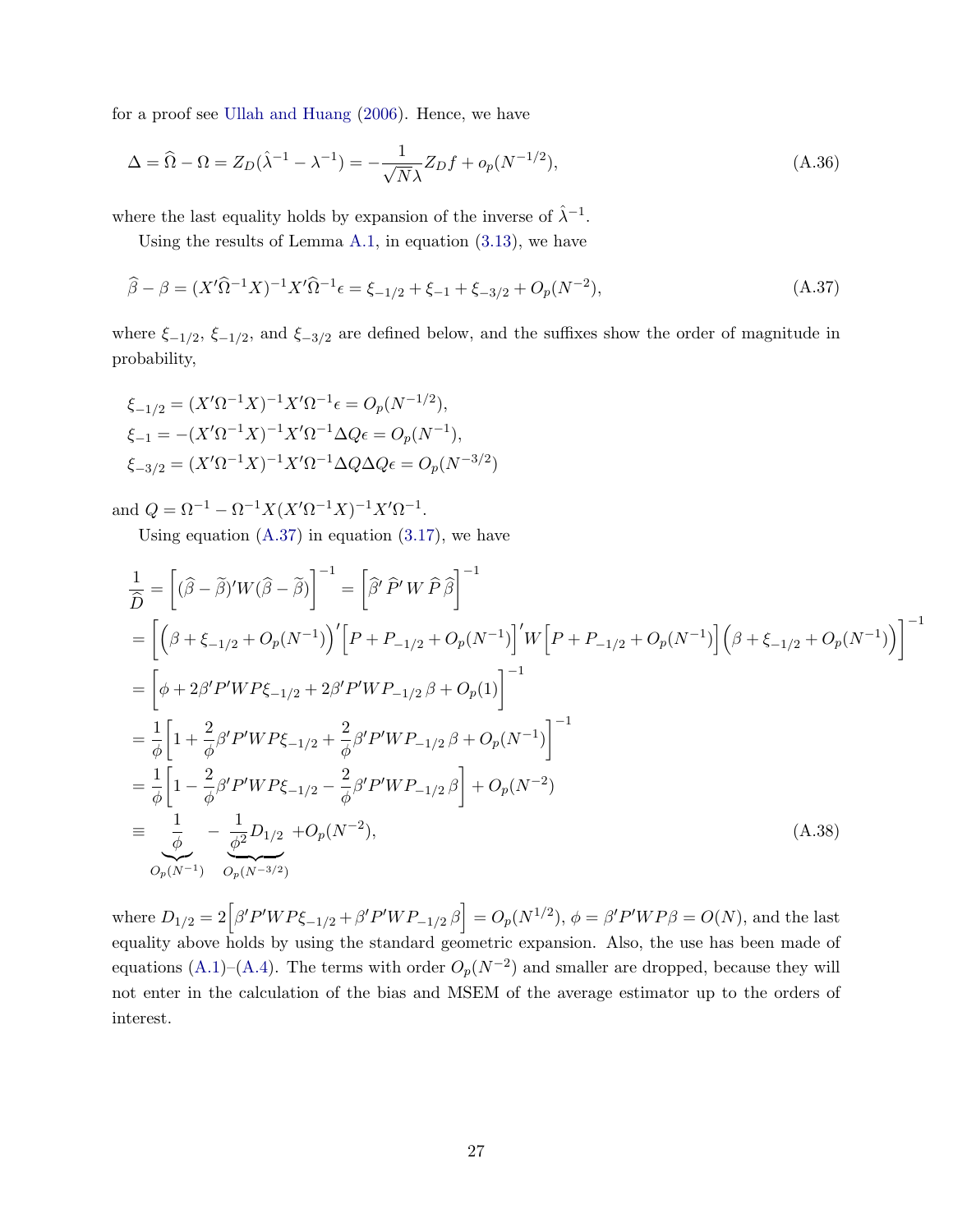<span id="page-27-0"></span>Employing equations  $(A.4)$ – $(A.38)$  in equation  $(3.15)$ , we obtain

$$
\widehat{\beta}_A - \beta = (\widehat{\beta} - \beta) - \tau \Big[ \frac{1}{\phi} - \frac{1}{\phi^2} D_{1/2} + O_p(N^{-2}) \Big] \Big[ P + P_{-1/2} + O_p(N^{-1}) \Big] \widehat{\beta}
$$
\n
$$
= \zeta_{-1/2} + \zeta_{-1} + \zeta_{-3/2} + O_p(N^{-2}), \tag{A.39}
$$

where  $\zeta_{-1/2}, \zeta_{-1}$  and  $\zeta_{-3/2}$  are defined below

$$
\zeta_{-1/2} = \xi_{-1/2} = O_p(N^{-1/2}),
$$
  
\n
$$
\zeta_{-1} = \xi_{-1} - \frac{\tau}{\phi} P \beta = O_p(N^{-1}),
$$
  
\n
$$
\zeta_{-3/2} = \xi_{-3/2} - \frac{\tau}{\phi} P \xi_{-1/2} - \frac{\tau}{\phi} P_{-1/2} \beta + \frac{\tau}{\phi^2} D_{1/2} P \beta = O_p(N^{-3/2}).
$$

The bias of the average estimator using the approximations in equation [\(A.39\)](#page-27-0) up to order  $O(N^{-1})$  is

<span id="page-27-1"></span>
$$
\mathbb{E}(\widehat{\beta}_A - \beta) = \mathbb{E}(\zeta_{-1/2} + \zeta_{-1}) = \mathbb{E}(\xi_{-1/2}) + \mathbb{E}(\xi_{-1}) - \frac{\tau}{\phi}P\beta = -\frac{\tau}{\phi}P\beta,
$$
\n(A.40)

where the last equality holds because  $\mathbb{E}(\epsilon) = 0$ , then

<span id="page-27-5"></span>
$$
\mathbb{E}(\xi_{-1/2}) = (X'\Omega^{-1}X)^{-1}X'\Omega^{-1}\mathbb{E}(\epsilon) = 0,
$$
\n(A.41)

and by the normality of the errors

$$
\mathbb{E}(\xi_{-1}) = (X'\Omega^{-1}X)^{-1}X'\Omega^{-1}\mathbb{E}(\Delta Q\epsilon) = 0.
$$
\n(A.42)

<span id="page-27-4"></span>The MSEM up to order  $O(N^{-2})$  is

$$
\mathbb{E}\left[ (\widehat{\beta}_A - \beta)(\widehat{\beta}_A - \beta)' \right] = \mathbb{E}(\Gamma_{-1} + \Gamma_{-3/2} + \Gamma_{-2}),\tag{A.43}
$$

where  $\Gamma_{-1},$   $\Gamma_{-3/2}$  and  $\Gamma_{-2}$  are

$$
\begin{aligned} \Gamma_{-1} &= \zeta_{-1/2}\zeta_{-1/2}', \\ \Gamma_{-3/2} &= \zeta_{-1/2}\zeta_{-1}' + \zeta_{-1}\zeta_{-1/2}', \\ \Gamma_{-2} &= \zeta_{-1/2}\zeta_{-3/2}' + \zeta_{-3/2}\zeta_{-1/2}' + \zeta_{-1}\zeta_{-1}', \end{aligned}
$$

and we give their expectations below

<span id="page-27-2"></span>
$$
\mathbb{E}(\Gamma_{-1}) = \mathbb{E}\left( (X'\Omega^{-1}X)^{-1}X'\Omega^{-1}\epsilon\epsilon'\Omega^{-1}X(X'\Omega^{-1}X)^{-1} \right) = \sigma^2(X'\Omega^{-1}X)^{-1},\tag{A.44}
$$

<span id="page-27-3"></span>
$$
\mathbb{E}(\Gamma_{-3/2}) = \mathbb{E}(\zeta_{-1/2}\zeta_{-1}') + \mathbb{E}(\zeta_{-1}\zeta_{-1/2}') = \mathbb{E}(\xi_{-1}\xi_{-1/2}') + \mathbb{E}(\xi_{-1/2}\xi_{-1}'),
$$
\n(A.45)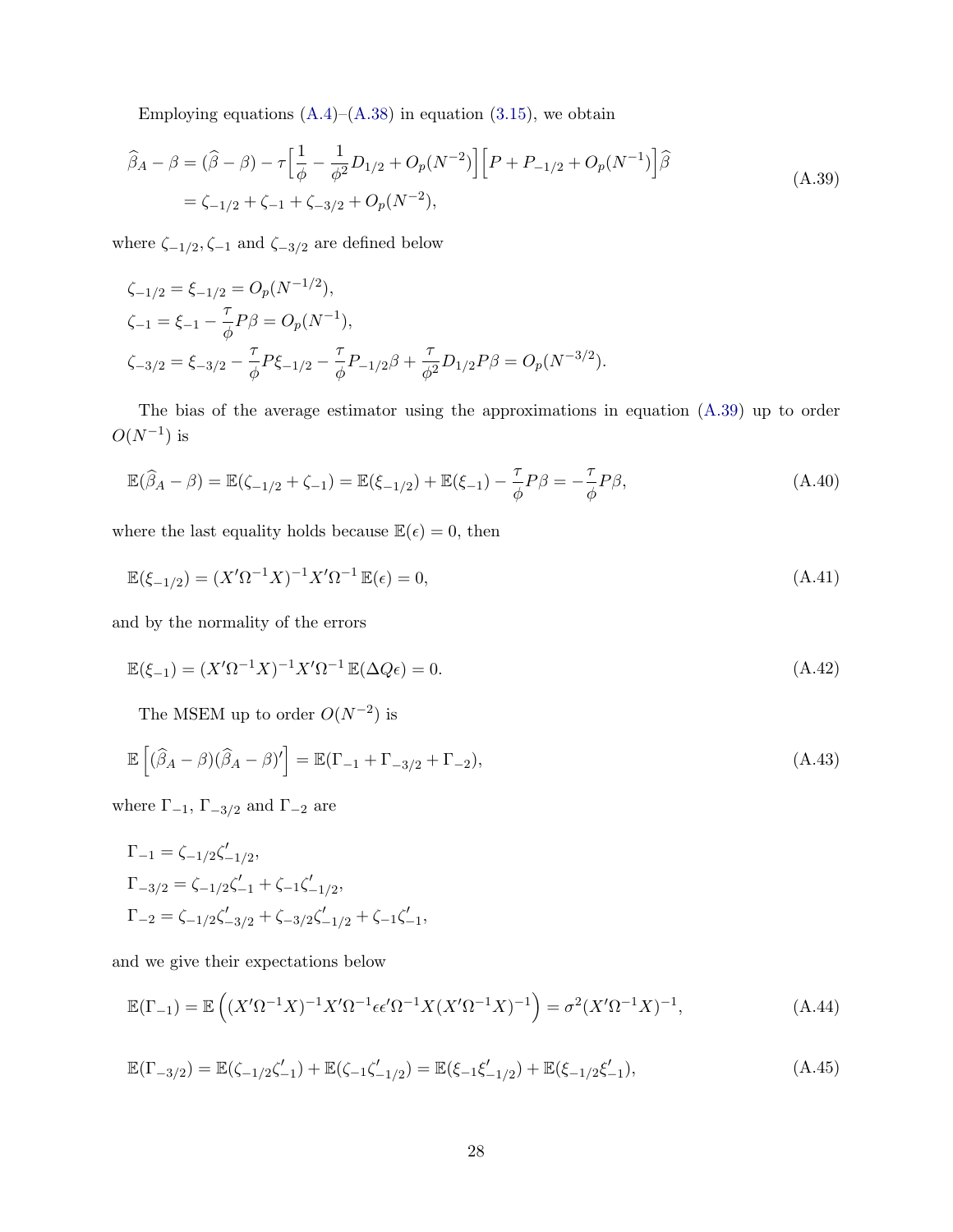because

<span id="page-28-2"></span>
$$
\mathbb{E}(\zeta_{-1}\zeta_{-1/2}') = \mathbb{E}\left[\left(\xi_{-1} - \frac{\tau}{\phi}P\beta\right)\xi_{-1/2}'\right] = \mathbb{E}(\xi_{-1}\xi_{-1/2}') - \frac{\tau}{\phi}P\beta\,\mathbb{E}(\xi_{-1/2}) = \mathbb{E}(\xi_{-1}\xi_{-1/2}'),\tag{A.46}
$$

where the last equality holds by [\(A.41\)](#page-27-1). Also, we have

$$
\mathbb{E}(\Gamma_{-2}) = \mathbb{E}(\zeta_{-1/2}\zeta'_{-3/2}) + \mathbb{E}(\zeta_{-3/2}\zeta'_{-1/2}) + \mathbb{E}(\zeta_{-1}\zeta'_{-1})
$$
\n
$$
= \mathbb{E}(\xi_{-3/2}\xi'_{-1/2}) + \mathbb{E}(\xi_{-1/2}\xi'_{-3/2}) + \mathbb{E}(\xi_{-1}\xi'_{-1}) + \frac{\tau^2}{\phi^2}P\beta\beta'P'
$$
\n
$$
- \frac{\tau}{\phi}\sigma^2 \Big[ P(X'\Omega^{-1}X)^{-1} + (X'\Omega^{-1}X)^{-1}P' \Big]
$$
\n
$$
+ \frac{2\tau}{\phi^2}\sigma^2 \Big[ P\beta\beta'P'WP(X'\Omega^{-1}X)^{-1} + (X'\Omega^{-1}X)^{-1}P'WP\beta\beta'P' \Big],
$$
\n(A.47)

where the last equality above holds by using equations [\(A.48\)](#page-28-0) and [\(A.49\)](#page-28-1) below

<span id="page-28-0"></span>
$$
\mathbb{E}(\zeta_{-1}\zeta'_{-1}) = \mathbb{E}(\xi_{-1}\xi'_{-1}) - \frac{\tau}{\phi} \mathbb{E}(\xi_{-1}\beta'P') - \frac{\tau}{\phi} \mathbb{E}(P\beta\xi'_{-1}) + \frac{\tau^2}{\phi^2} P\beta\beta'P'
$$
\n
$$
= \mathbb{E}(\xi_{-1}\xi'_{-1}) + \frac{\tau^2}{\phi^2} P\beta\beta'P',
$$
\n(A.48)

<span id="page-28-1"></span>and

$$
\mathbb{E}(\zeta_{-3/2}\zeta'_{-1/2}) = \mathbb{E}(\xi_{-3/2}\xi'_{-1/2}) - \frac{\tau}{\phi}P\mathbb{E}(\xi_{-1/2}\xi'_{-1/2}) - \frac{\tau}{\phi}\mathbb{E}(P_{-1/2}\beta\xi'_{-1/2}) + \frac{\tau}{\phi^2}\mathbb{E}(D_{1/2}P\beta\xi'_{-1/2})
$$
  
\n
$$
= \mathbb{E}(\xi_{-3/2}\xi'_{-1/2}) - \frac{\tau}{\phi}\sigma^2P(X'\Omega^{-1}X)^{-1} + \frac{2\tau}{\phi^2}\sigma^2P\beta\beta'P'WP(X'\Omega^{-1}X)^{-1},
$$
\n(A.49)

and the last equality holds by using

<span id="page-28-3"></span>
$$
\mathbb{E}(D_{1/2}P\beta\xi'_{-1/2}) = 2P\beta\beta'P'W\,\mathbb{E}\left[\left(P\xi_{-1/2} + P_{-1/2}\beta\right)\xi_{-1/2}\right] \n= 2\sigma^2P\beta\beta'P'WP(X'\Omega^{-1}X)^{-1} + 2P\beta\beta'P'W\,\mathbb{E}(P_{-1/2}\beta\xi'_{-1/2}),
$$
\n(A.50)

and

$$
\mathbb{E}(P_{-1/2}\beta\xi'_{-1/2}) = \mathbb{E}\left[ (I_k - P)(X'\Omega^{-1}X)^{-1}X'\Omega^{-1}\Delta\Omega^{-1}XP\beta\epsilon'\Omega^{-1}X(X'\Omega^{-1}X)^{-1} \right]
$$
  
\n
$$
= -\frac{1}{\sqrt{N}\lambda} \mathbb{E}\left[ (I_k - P)(X'\Omega^{-1}X)^{-1}X'\Omega^{-1}Z_Df\Omega^{-1}XP\beta\epsilon'\Omega^{-1}X(X'\Omega^{-1}X)^{-1} \right]
$$
  
\n
$$
= -\frac{1}{\sqrt{N}\lambda} (I_k - P)(X'\Omega^{-1}X)^{-1}X'\Omega^{-1}Z_D\Omega^{-1}XP\beta\mathbb{E}\left[f\epsilon'\right]\Omega^{-1}X(X'\Omega^{-1}X)^{-1}
$$
  
\n
$$
= 0,
$$

which holds by the normality of the errors.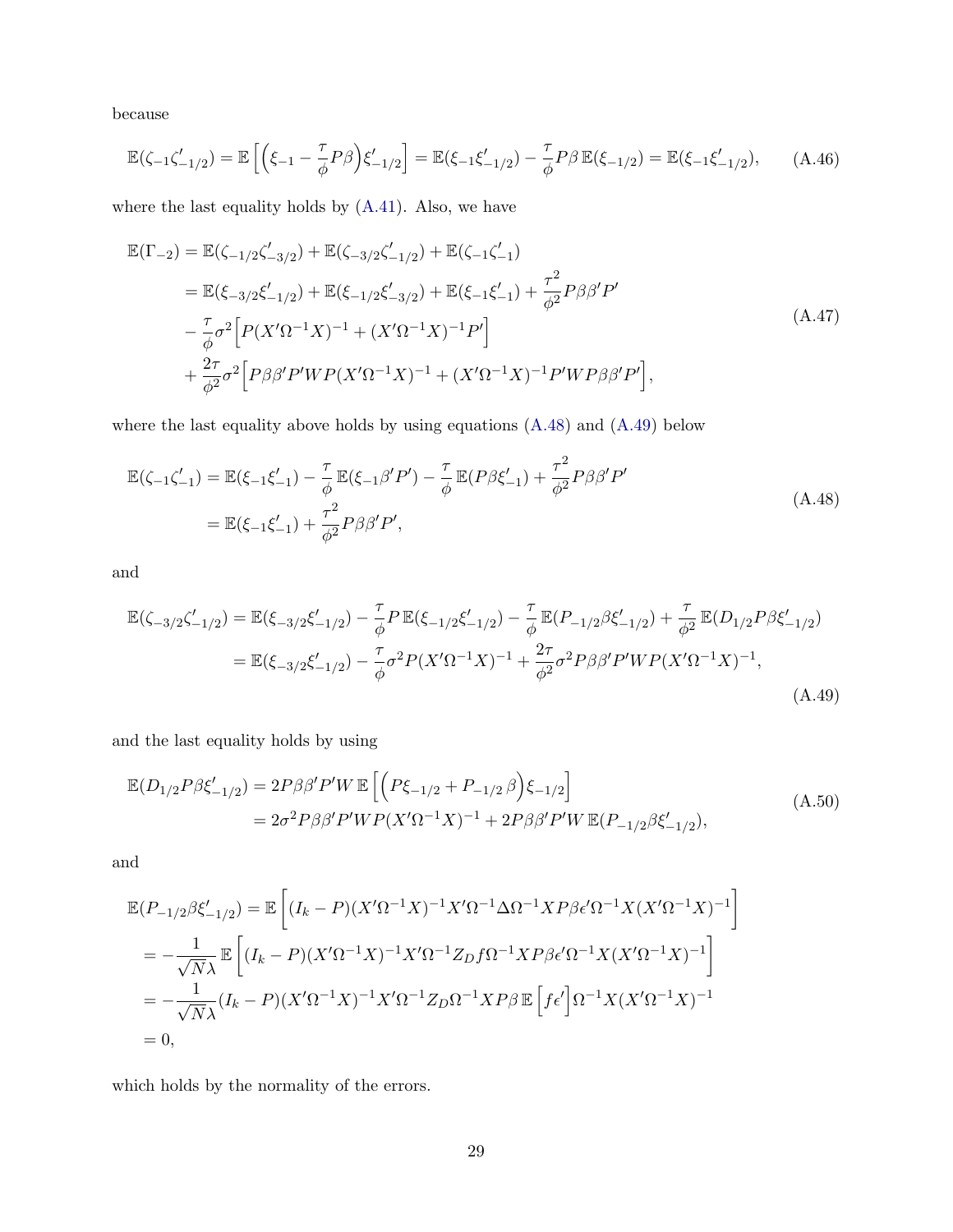By employing the results of equations  $(A.44),(A.45)$  $(A.44),(A.45)$  and  $(A.47)$ , in equation  $(A.43)$ , we obtain the MSEM of the average estimator up to order  $O(N^{-2})$ , as below

$$
\begin{split} \text{MSEM}(\widehat{\beta}_{A}) &= \text{MSEM}(\widehat{\beta}) + \frac{\tau^2}{\phi^2} P\beta\beta'P' - \frac{\tau}{\phi} 2\sigma^2 P(X'\Omega^{-1}X)^{-1}P' \\ &+ \frac{2\tau}{\phi^2}\sigma^2 \bigg[ P\beta\beta'P'WP(X'\Omega^{-1}X)^{-1}P' + P(X'\Omega^{-1}X)^{-1}P'WP\beta\beta'P' \bigg], \end{split} \tag{A.51}
$$

where the use has been made of

<span id="page-29-3"></span>
$$
P(X'\Omega^{-1}X)^{-1}P' = P(X'\Omega^{-1}X)^{-1} = (X'\Omega^{-1}X)^{-1}P'.\tag{A.52}
$$

Further, the risk of the average estimator up to order  $O(N^{-1})$ , can be written as

$$
Risk(\widehat{\beta}_A) = \mathbb{E}\left[ (\widehat{\beta}_A - \beta)'W(\widehat{\beta}_A - \beta) \right] = \text{tr}\left[ W \mathbb{E}\left[ (\widehat{\beta}_A - \beta)(\widehat{\beta}_A - \beta)'\right] \right] = \text{tr}\left[ W \text{MSEM}(\widehat{\beta}_A) \right]
$$

$$
= Risk(\widehat{\beta}) + \frac{\tau^2}{\phi} - \frac{2\tau\sigma^2}{\phi} \text{tr}\left[ WP(X'\Omega^{-1}X)^{-1}P'\right] + \frac{4\tau\sigma^2}{\phi^2} \left[ \beta'P'WP(X'\Omega^{-1}X)^{-1}P'WP\beta \right].
$$
(A.53)

<span id="page-29-2"></span><span id="page-29-0"></span>**The Second Service** 

#### Proof. Theorem [4](#page-11-1) :

<span id="page-29-1"></span>Using the results of Lemma [A.1,](#page-19-4) we have

$$
\hat{\mu} = \hat{\sigma}^2 \operatorname{tr} \left( \hat{P}(X'\hat{\Omega}^{-1}X)^{-1}W \right) = \mu + \mu_{-1/2} + O_p(N^{-1}),\tag{A.54}
$$

where  $\mu_{-1/2} = \sigma^2 \text{tr} \left( P(X'\Omega^{-1}X)^{-1} X'\Omega^{-1} \Delta \Omega^{-1} X (X'\Omega^{-1}X)^{-1} W + P_{-1/2} (X'\Omega^{-1} X)^{-1} W \right) +$  $\sigma^2 \nu_\epsilon \; = \; O_p(N^{-1/2}), \; \mu \; = \; \sigma^2 \, {\rm tr} \left( P(X'\Omega^{-1}X)^{-1}P'W \right) \; = \; {\rm tr} \left( P(X'\bar{\Omega}^{-1}X)^{-1}P'W \right) \; = \; O(1), \; {\rm and}$  $\nu_{\epsilon} = (\epsilon' M_D \epsilon / \sigma^2 N(T-1)) - 1.$ 

Employing the results of  $(A.4)$ ,  $(A.38)$  and  $(A.54)$  in equation  $(3.16)$ , we obtain

$$
\widehat{\beta}_M - \beta = (\widehat{\beta} - \beta) - \left[ \mu + \mu_{-1/2} + O_p(N^{-1}) \right] \left[ \frac{1}{\phi} - \frac{1}{\phi^2} D_{1/2} + O_p(N^{-2}) \right] \left[ P + P_{-1/2} + O_p(N^{-1}) \right] \widehat{\beta}
$$
\n
$$
= \zeta_{-1/2} + \zeta_{-1} + \zeta_{-3/2} + O_p(N^{-2}),
$$
\n(A.55)

where  $\zeta_{-1/2}, \check{\zeta}_{-1}$  and  $\check{\zeta}_{-3/2}$  are defined below

$$
\zeta_{-1/2} = \xi_{-1/2} = O_p(N^{-1/2}),
$$
  
\n
$$
\zeta_{-1} = \xi_{-1} - \frac{\mu}{\phi} P \beta = O_p(N^{-1}),
$$
  
\n
$$
\zeta_{-3/2} = \xi_{-3/2} - \frac{\mu}{\phi} P \xi_{-1/2} - \frac{\mu}{\phi} P_{-1/2} \beta + \frac{\mu}{\phi^2} D_{1/2} P \beta - \frac{\mu_{-1/2}}{\phi} P \beta = O_p(N^{-3/2}),
$$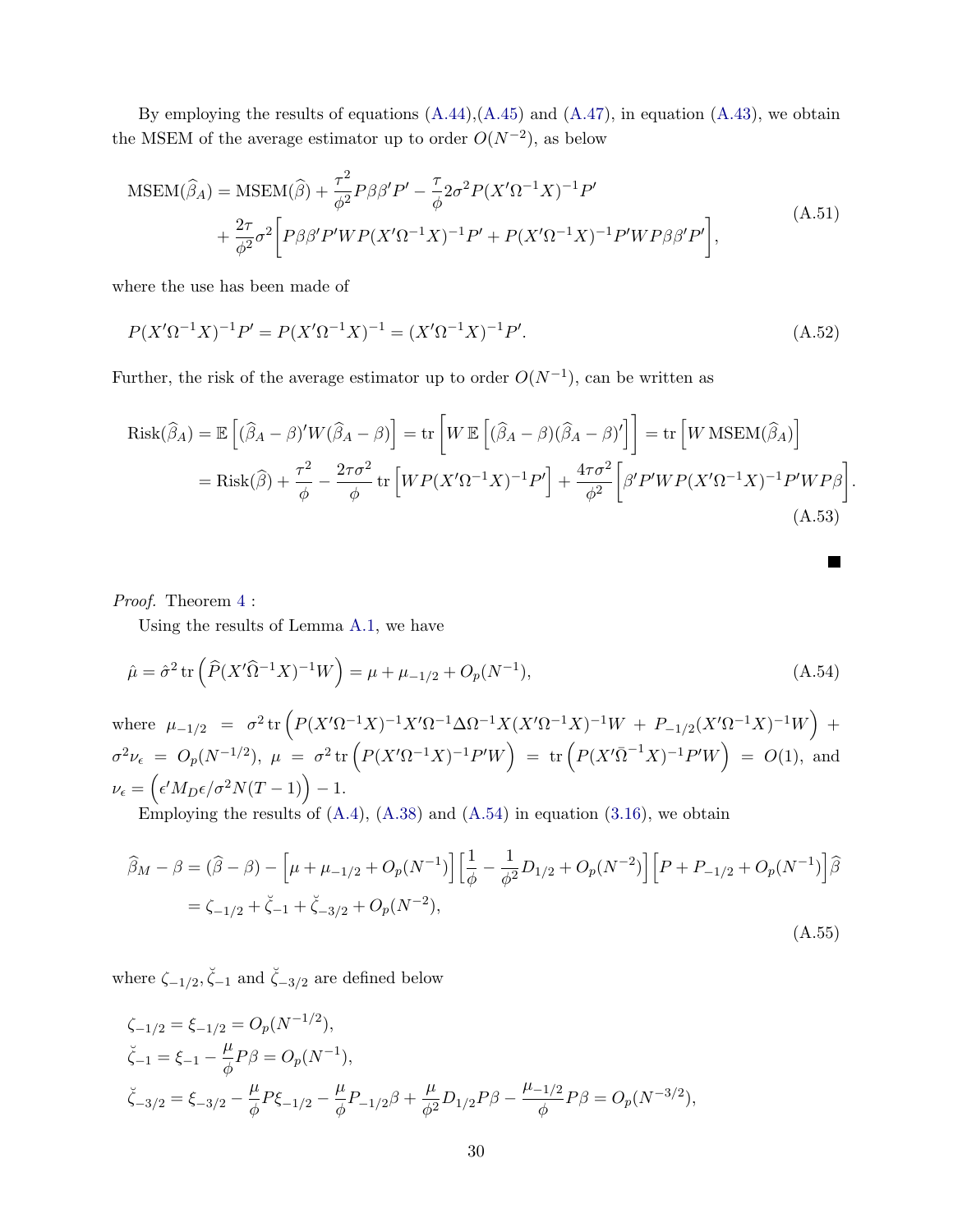and  $\xi_{-1/2}$  is given in equation [\(A.37\)](#page-26-0).

The bias of the weighted average MMSE estimator using equation [\(A.55\)](#page-29-2) up to order  $O(N^{-1})$ is

$$
\mathbb{E}(\widehat{\beta}_M - \beta) = \mathbb{E}(\zeta_{-1/2} + \breve{\zeta}_{-1}) = \mathbb{E}(\xi_{-1/2}) + \mathbb{E}(\xi_{-1}) - \frac{\mu}{\phi}P\beta = -\frac{\mu}{\phi}P\beta,
$$
\n(A.56)

where the use has been made of equation [\(A.41\)](#page-27-1) and [\(A.42\)](#page-27-5).

<span id="page-30-4"></span>The MSEM up to order  $O(N^{-2})$  is

$$
\mathbb{E}\left[ (\widehat{\beta}_M - \beta)(\widehat{\beta}_M - \beta)' \right] = \mathbb{E}(\Gamma_{-1} + \breve{\Gamma}_{-3/2} + \breve{\Gamma}_{-2}), \tag{A.57}
$$

where  $\Gamma_{-1}$ ,  $\check{\Gamma}_{-3/2}$  and  $\check{\Gamma}_{-2}$  are

$$
\begin{aligned} \Gamma_{-1} &= \zeta_{-1/2}\zeta_{-1/2}', \\ \breve{\Gamma}_{-3/2} &= \zeta_{-1/2}\breve{\zeta}_{-1}' + \breve{\zeta}_{-1}\zeta_{-1/2}', \\ \breve{\Gamma}_{-2} &= \zeta_{-1/2}\breve{\zeta}_{-3/2}' + \breve{\zeta}_{-3/2}\zeta_{-1/2}' + \breve{\zeta}_{-1}\breve{\zeta}_{-1}', \end{aligned}
$$

and we give their expectations below

<span id="page-30-1"></span>
$$
\mathbb{E}(\Gamma_{-1}) = \mathbb{E}\left( (X'\Omega^{-1}X)^{-1}X'\Omega^{-1}\epsilon\epsilon'\Omega^{-1}X(X'\Omega^{-1}X)^{-1} \right) = \sigma^2(X'\Omega^{-1}X)^{-1},\tag{A.58}
$$

<span id="page-30-2"></span>
$$
\mathbb{E}(\breve{\Gamma}_{-3/2}) = \mathbb{E}(\zeta_{-1/2}\breve{\zeta}'_{-1}) + \mathbb{E}(\breve{\zeta}_{-1}\zeta'_{-1/2}) = \mathbb{E}(\xi_{-1}\xi'_{-1/2}) + \mathbb{E}(\xi_{-1/2}\xi'_{-1}),\tag{A.59}
$$

because

<span id="page-30-3"></span>
$$
\mathbb{E}(\check{\zeta}_{-1}\zeta'_{-1/2}) = \mathbb{E}\left[\left(\xi_{-1} - \frac{\mu}{\phi}P\beta\right)\xi'_{-1/2}\right] = \mathbb{E}(\xi_{-1}\xi'_{-1/2}) - \frac{\mu}{\phi}P\beta \mathbb{E}(\xi_{-1/2}) = \mathbb{E}(\xi_{-1}\xi'_{-1/2}),\tag{A.60}
$$

where the last equality holds by [\(A.41\)](#page-27-1). Also, we have

$$
\mathbb{E}(\breve{\Gamma}_{-2}) = \mathbb{E}(\zeta_{-1/2}\breve{\zeta}'_{-3/2}) + \mathbb{E}(\breve{\zeta}_{-3/2}\zeta'_{-1/2}) + \mathbb{E}(\breve{\zeta}_{-1}\breve{\zeta}'_{-1})
$$
\n
$$
= \mathbb{E}(\xi_{-3/2}\xi'_{-1/2}) + \mathbb{E}(\xi_{-1/2}\xi'_{-3/2}) + \mathbb{E}(\xi_{-1}\xi'_{-1}) + \frac{\mu^2}{\phi^2}P\beta\beta'P'
$$
\n
$$
- \frac{\mu}{\phi}\sigma^2 \Big[ P(X'\Omega^{-1}X)^{-1} + (X'\Omega^{-1}X)^{-1}P' \Big]
$$
\n
$$
+ \frac{2\mu}{\phi^2}\sigma^2 \Big[ P\beta\beta'P'WP(X'\Omega^{-1}X)^{-1} + (X'\Omega^{-1}X)^{-1}P'WP\beta\beta'P' \Big],
$$
\n(A.61)

where the last equality above holds by using equations  $(A.62)$  and  $(A.63)$  below

<span id="page-30-0"></span>
$$
\mathbb{E}(\xi_{-1}\xi'_{-1}) = \mathbb{E}(\xi_{-1}\xi'_{-1}) - \frac{\mu}{\phi}\mathbb{E}(\xi_{-1})\beta'P' - \frac{\mu}{\phi}P\beta\mathbb{E}(\xi'_{-1}) + \frac{\mu^2}{\phi^2}P\beta\beta'P'
$$
\n
$$
= \mathbb{E}(\xi_{-1}\xi'_{-1}) + \frac{\mu^2}{\phi^2}P\beta\beta'P',
$$
\n(A.62)